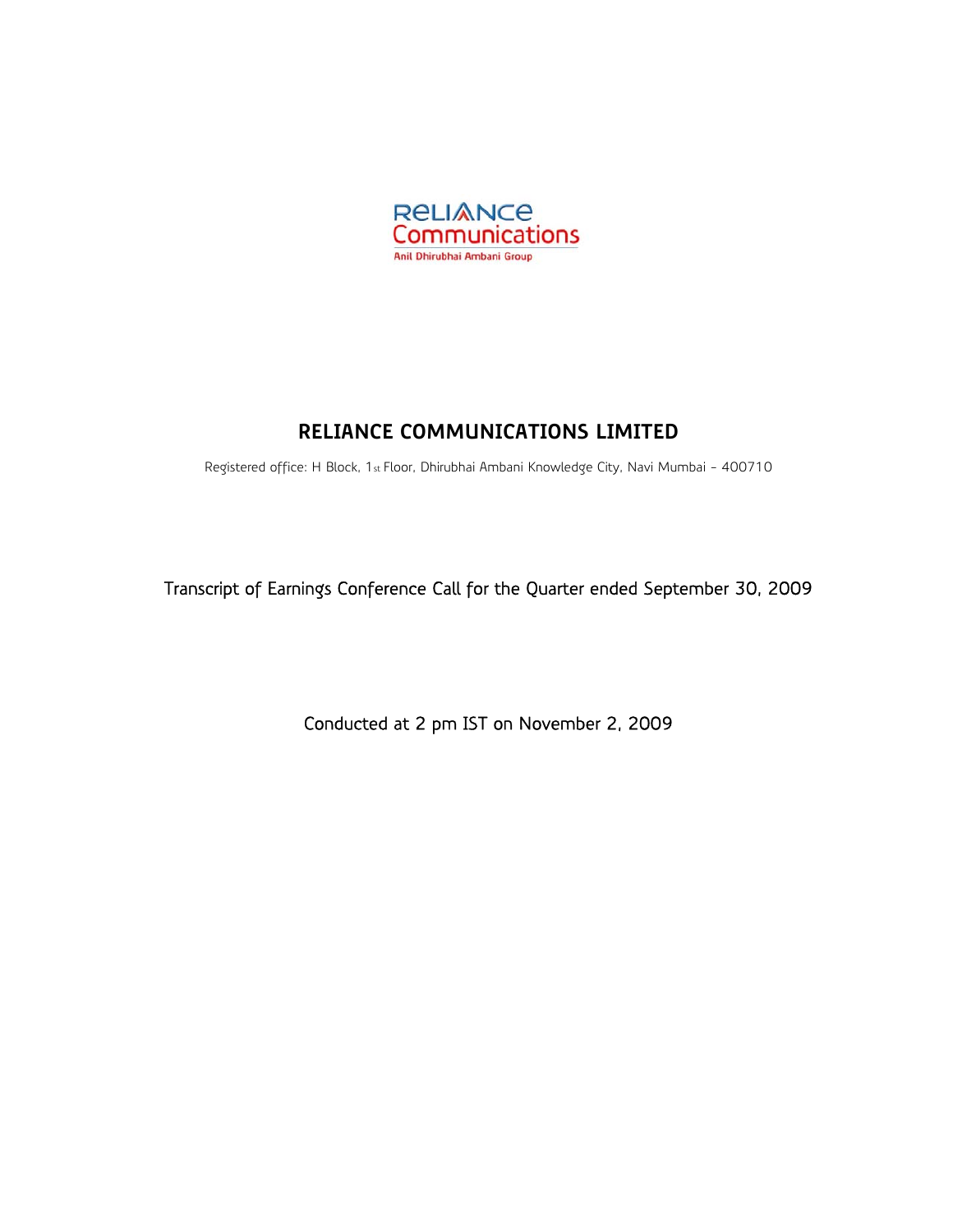# Operator:

Thank you for standing by and welcome to Reliance Communications global earnings conference call on the Reliance Audio Conferencing platform.

This call is hosted by Deutsche Bank.

At this time, all the participants are in listen-only mode. There will be a presentation followed by a question and answer session at which time if you wish to ask a question, please press \*1 on your telephone. Please be advised, this conference is being recorded today. Now, I would like to hand the conference over to Mr. Srinivas Rao of Deutsche Bank, over to you sir.

# Srinivas Rao:

Thank you. Good afternoon and evening ladies and gentlemen. I am Srinivas here and we at Deutsche Bank are very pleased to host this call for the second quarter FY2010 results for Reliance Communications.

Today, we have the senior management from Reliance Communications led by Mr. Satish Seth alongwith other colleagues namely Mr. Mahesh Prasad, Mr. Punit Garg, Mr. George Varghese, Mr. Inder Bajaj, Mr. Sanjay Behl and Mr. Arvind Narang.

The call will begin with some key observations by Mr. Seth and the management team followed by a Q&A session. I must remind that the overview and discussions today may include some forwardlooking statements that must be viewed in conjunction with the risks that the company faces. I hand over the call now to Mr. Satish Seth. Thank you very much sir, for taking time out.

# Satish Seth:

Thank you Srinivas.

I welcome all of you to this earnings call organized today to discuss Reliance Communications' financial performance for the second quarter ended September 30<sup>th</sup> 2009.

Let me start with a brief update on the Indian telecom sector. While the momentum of subscriber acquisition continues unabated, over the past few months we have seen many operators launch services across the country. This has led to heightened competitive activity and build-up of oversupply in the industry leading to significant tariff rationalization. We believe that in the near term such competitive activity will only increase and the overhang of these developments over the next few quarters will accelerate the process of industry consolidation in the next 18 to 24 months.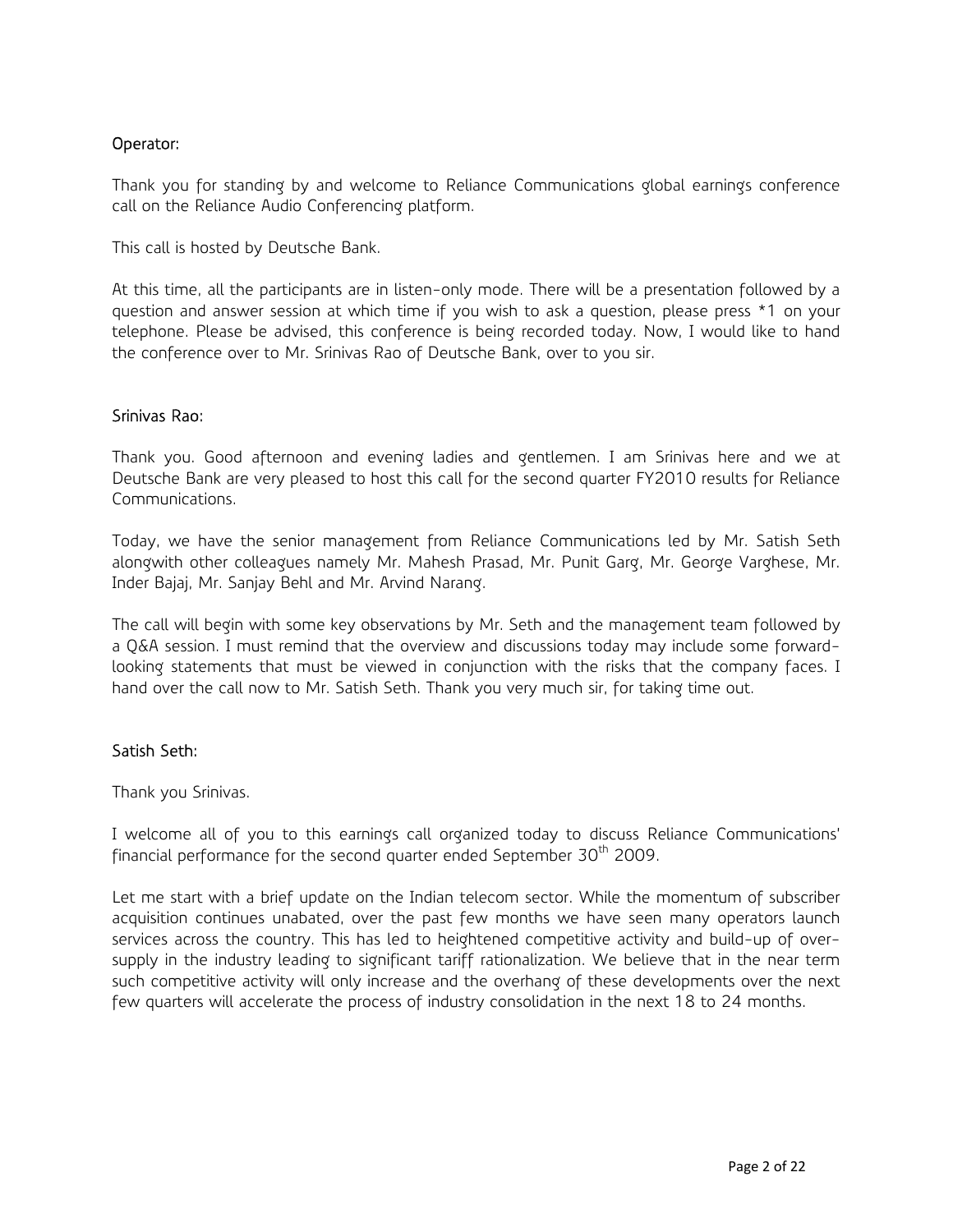In this competitive landscape, Reliance Communications is well positioned as a fully integrated and converged telecommunications service provider. Our extensive network with deep coverage, significant new capacity, and low cost position, allows us to bring best-in-class services at the most affordable price points to a wide range of retail and enterprise consumers.

However, during the second quarter, margins have been impacted primarily on account of increased network and operational costs following our nationwide GSM rollout, intense competitive activity in the market place, build up of excess capacity and aggressive nationwide tariff restructuring in the industry.

At present, the nation-wide GSM network and operations cost is provisioned in full in our financials. Incremental minutes generated on this platform are at very low incremental cost as the only variable element is regulatory and interconnect expenses, therefore contribution to profitability from increasing usage will be high.

In this scenario, we have recently made some significant initiatives that are expected to drive business growth in the future. Along with the launch of nationwide GSM services, we have consolidated the CDMA business by expanding presence in fixed wireless and PCO segments, where we maintain leadership position. Our high speed data service offering has been well received in the market and is further driving users in the CDMA segment.

More recently, as many of you may already be aware, we have announced the introduction of 'Simply Reliance' plan to our customers nationwide. 'Simply Reliance' subscribers are now connected at a very affordable tariff of 50 paise per minute. The plan is available to all 86 million subscribers. We give the best value proposition backed by the best customer experience to India's 450 million wireless subscribers without any voucher or condition.

Plans launched by other operators in the past have been either limited use Special Tariff Vouchers (STVs) or monthly vouchers attached. Our simplified offering, lack of any gimmickry and absence of hidden charges or conditions is the center of our new proposition. We believe this transformational plan is different from any product that the market has seen so far and will help us drive minutes traffic to our network and increase our revenue market share in the Rs. 80,000 crores Indian GSM market. My colleague, Mahesh Prasad, will cover this in more detail, but the evidence of a spate of hurried reactions and me-too offerings is already there in the market.

Per-second billing is another option that we have evaluated internally. While 'Simply Reliance' is delivering positive traction for us at present, we are keeping all of our other options open.

Reliance Communications is now in the unique position of an incumbent as a CDMA operator and a new entrant as a GSM operator. Having already achieved widespread coverage of rural markets which contribute a significant proportion of our revenues, we are now beginning to fully participate in every segment of the market. While other operators are currently focusing on protecting their existing revenues from profitable urban subscribers, we are now witnessing increasing revenue contribution from the country's leading urban centers. In this respect, even the increased incidence of dual-SIM users that is exerting additional pressure on the revenues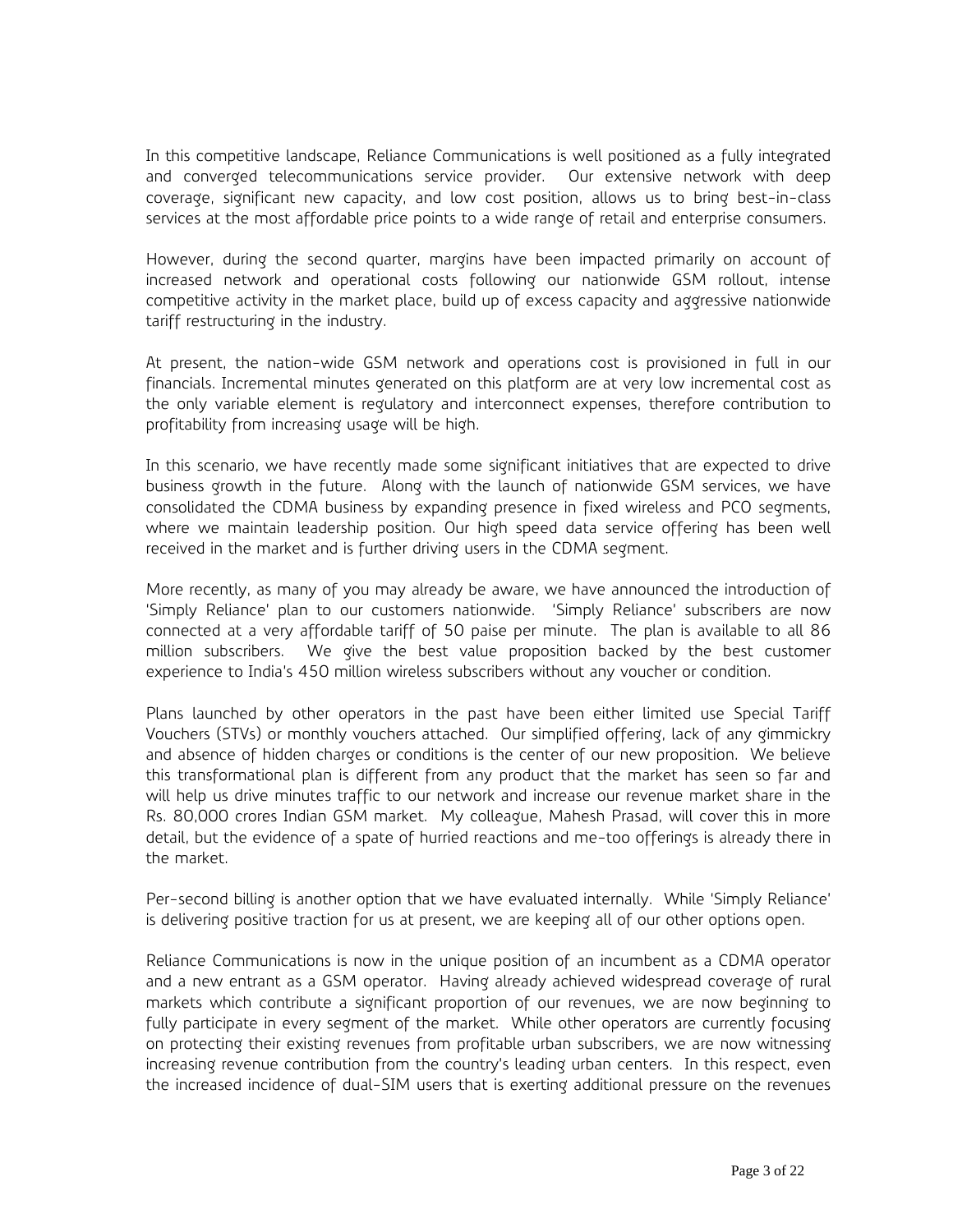of some incumbent operators is an opportunity for us allowing mobile users to experience our value proposition on a superior, congestion-free network.

On the regulatory front, we believe, the evolving regulatory regime is working towards easing some of the concerns of the market and investors. TRAI's consultation process on spectrum allocation and merger and acquisitions is currently ongoing. This looks at a number of key aspects that will facilitate M&A in the years ahead. It also is looking at options to lower cost of operations for operators through offering clarity on allocations of contracted spectrum for all operators and access to 900 MHz spectrum.

A key aspect of what the consultation is examining is the issue of how to charge operators for excess spectrum or spectrum beyond 6.2 MHz of contacted spectrum that has been assigned to operators at no cost. This move will level the playing field - reduce our operating costs across all circles but one, where we have more than 6.2 MHz, though of course this will be a huge one-time cost to some of the incumbent operators, which of course some of you have estimated to be in thousands of crores.

The mobile number portability opportunity is near. The TRAI has been rejecting excuses for delay and we believe MNP will be reality within the next two quarters. We are looking at the opportunity offered with immense interest and strongly believe it will have a significant impact on customer value offerings which we will tap to hugely expand our postpaid and HNI prepaid base.

We look forward to the 3G and Broadband Wireless Access (BWA) auctions. This offers RCOM a unique opportunity to further enhance its high speed data offerings as well as use its skills as a media-telecom converged operator to the fullest. However, we would like to assure that like any responsible operator, we will be diligent in our bidding.

In short, the regulatory regime continues to be pro-market and pro-consumer. We believe we are among the most strongly placed to take full advantage of the regulatory evolution the market will see in the next few months.

Now to share with you a brief update on the telecom infrastructure business, which we believe is going to be a significant contributor to the growth of our integrated operations. Following the announcement of the Rs.10,000 crore deal signed with Etisalat DB, we have concluded an agreement with another new operator, S-Tel, to provide telecom infrastructure in their six licensed circles. In addition, we have signed up contracts with a number of other leading players including Aircel, Tata, and MTS, for tenancy on our passive infrastructure and a few more contracts are in the pipeline. These contracts come with full legally binding commitment from customers on a 'take and pay' basis and represent a significant incremental revenue line for Reliance Communications with growing visibility of business engagement over the next several years.

At the close of the second quarter, we had over 92 million customers. This number includes over 86 million wireless subscribers with usage across mobile, PCO, fixed wireless phone and data services. In addition, we have over 5 million retail subscribers including long distance calling customers internationally, DTH and broadband subscribers in India. We also have over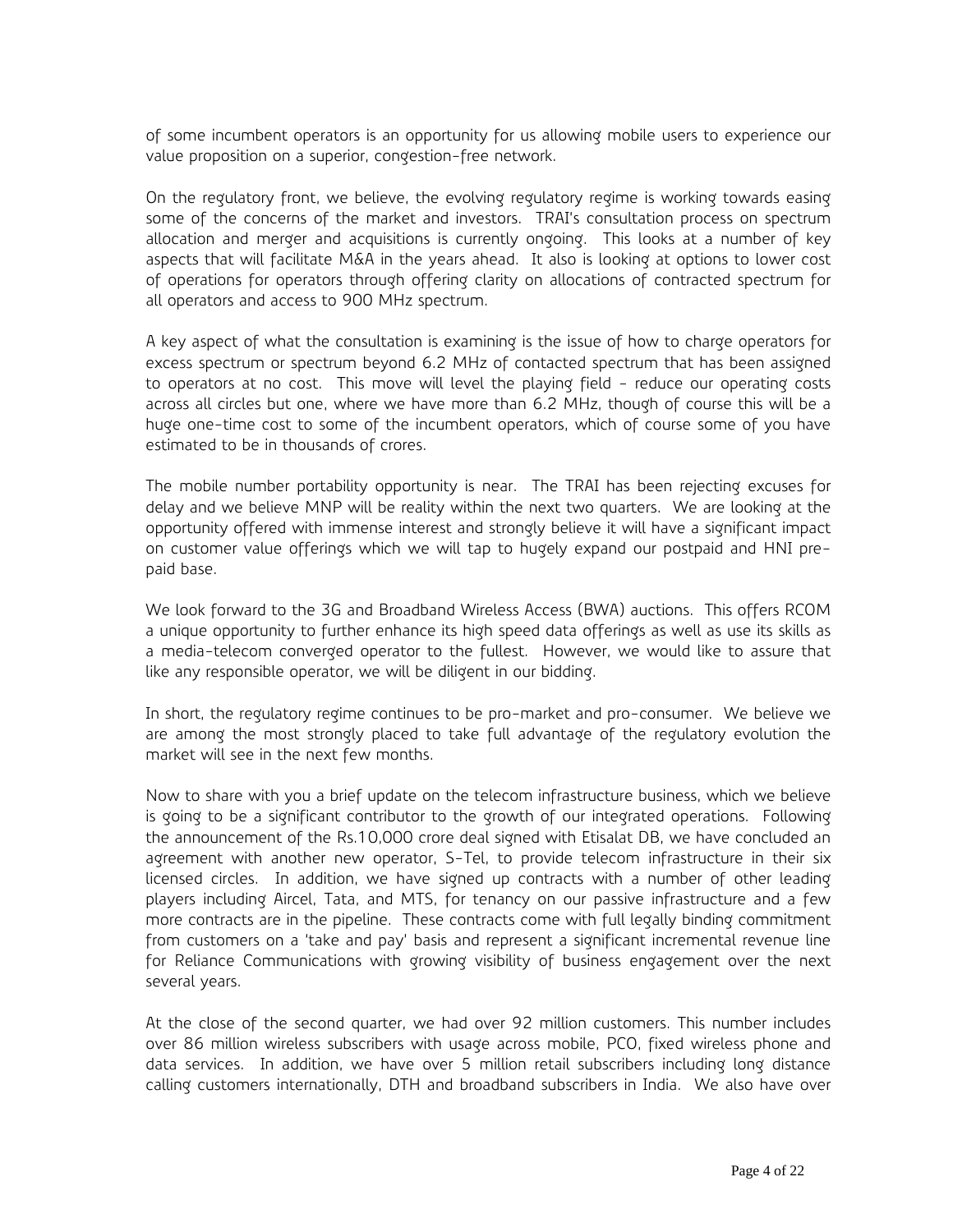2,100 enterprise customers and relationships with over 800 global, regional, and domestic operators.

Our non-wireless businesses contribute 45% of revenue, driven by stable, robust, and growing Globalcom and Enterprise businesses in line with our position as a leading integrated operator.

Our Globalcom business continues to see strong growth visibility. In the NLD segment we have signed significant long-term usage contracts with multiple new and existing operators. In the data business, our new business pipeline continues to expand with increasing contribution from managed services contracts with multinational enterprise customers.

In our Enterprise business, we have been able to restore growth with significant number of repeat orders from existing clients reflecting the quality of service and delivery. During the last quarter, we also acquired new orders from large corporations in IT/ITES, technology, financial services, and government verticals.

I would like to share with you another important development during the last quarter which was the pre-payment of high cost rupee-denominated debt of Rs. 6,500 crores, nearly three years ahead of schedule. In the largest pre-payment exercise of its kind in India, we have used our strong cash positions and internal accruals to prepay this debt leading to a stronger balance sheet. Currently, three-fourths of outstanding debt is low-cost foreign debt with repayment schedules spread over the next several years. Going forward, we see significant reduction in capital intensity, enabling us to deliver sustained free cash flows.

There have been comments and speculation in relation to the revenues reported in the financial statements and to TRAI. For 2QFY10, wireless revenue as per financial statement reported is Rs. 4,010 crore and reported to TRAI is approximately Rs. 3,200 crores comprising of Reliance Communications Rs. 2,700 crore and Reliance Telecom Rs. 500 crore. Over and above, revenues reported to TRAI, RCOM group gets revenues from various other sources which are not subject to revenue share and are of recurring nature. For instance, in addition to the revenues reported to TRAI for this quarter, RCOM has nearly earned revenue of approximately Rs. 400 crore from CDMA 1x data services, High Speed Data services, WiMax wireless data services to enterprises, and internet services under ISP license, and the balance represents VAS and miscellaneous income, etc., from subsidiaries relating to wireless segment.

In concluding my remarks, I would like to cover our views on findings and observations made in the report on the special audit instituted by DoT. Having completed a preliminary review of the report, we reiterate that there is no irregularity or discrepancy whatsoever in the accounts of the company and we anticipate no additional financial liability towards license or spectrum fee. An amount of Rs. 160 crore representing over 50% of the alleged additional liability of Rs. 316 crore is blatantly incorrect as TDSAT and CESTAT have already passed judgments on those issues in favor of Reliance Communications. Our accounts have been duly audited by two statutory auditors, M/s. BSR & Co. (KPMG) and M/s. Chaturvedi & Shah (Nexia International); the accounts have been subjected to peer group review by auditors appointed by SEBI as recently as May 2009. We have made all relevant disclosures and are fully compliant with the BSE and NSE listing agreements and all SEBI disclosure guidelines, and we adhere to all applicable provisions of the telecom license and general industry practice.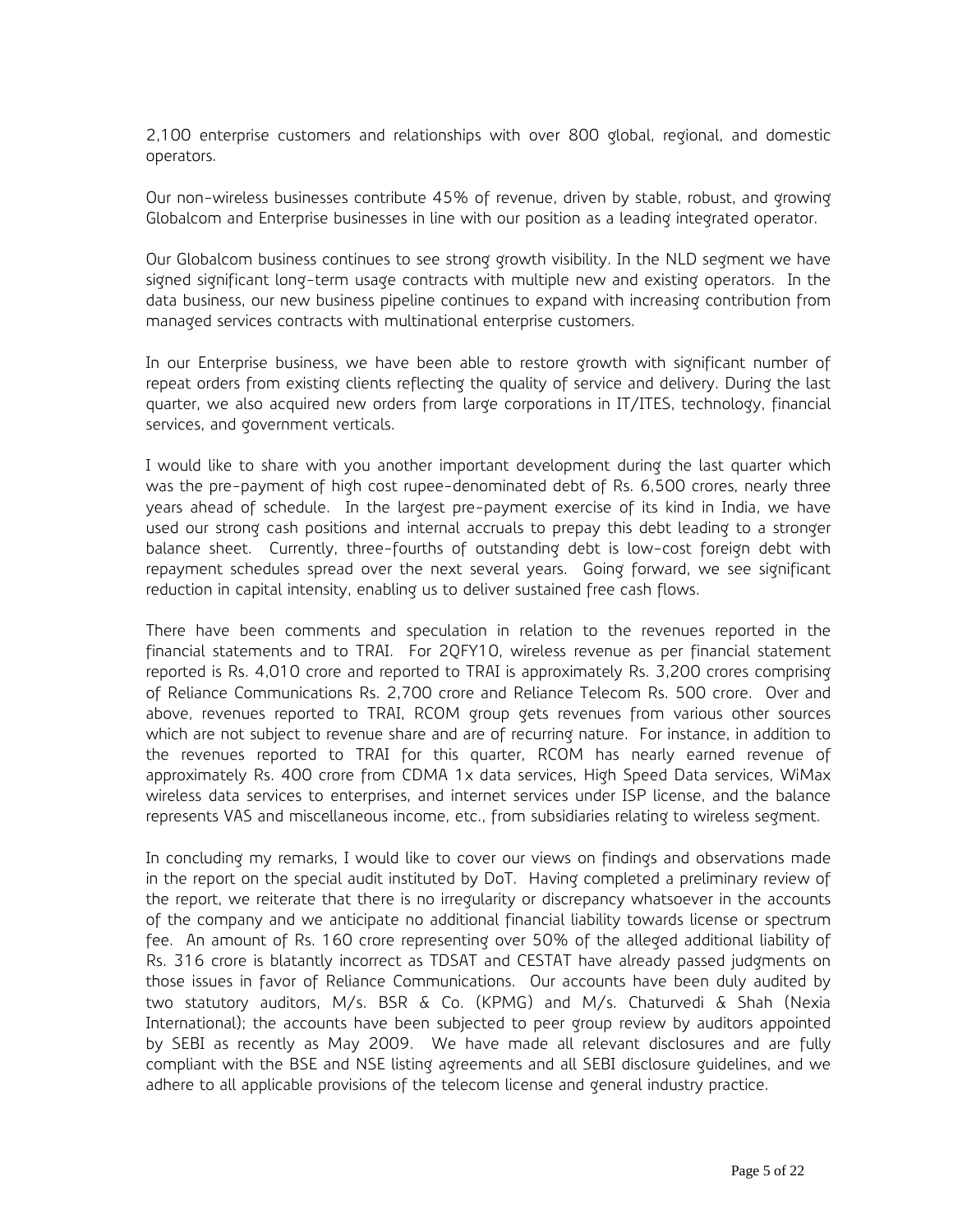We have observed that extracts from the audit report have been leaked to the media and covered by some market participants based on unauthenticated sources of information. We take strong exception to the publication of such reports and will take appropriate action against all those that are working on maligning our image and reputation.

With this I conclude my initial comments. I now hand over to Mr. Mahesh Prasad to talk about wireless business. Thank you.

#### Mahesh Prasad:

Thank you Satish.

Greetings to all on this conference call.

The last two quarters have been the most exciting and challenging quarters for Reliance Communications. It was indeed an exciting quarter. We fully deployed our GSM network as planned and became operational to serve our customers. The customers we have acquired as part of the Customer Experience Program in January through March started experiencing the quality of our network, call quality, coverage across the country, with our network covering nearly 90% of Indian population.

At the same time, as Satish alluded to, it has been the most challenging quarter for the telecom industry. The industry is going through a phase of hyper-intensive competition and is expected to continue for some more quarters with one or two new entrants entering the mobile industry. The new entrants without the support of a recognizable brand, robust network, and an expansive distribution network have resorted to irrational pricing, huge unsustainable bundled minutes, and reduced pulse rates. With increased operators vying for the same set of customers in the urban markets, Indian consumers have found tariff arbitrage with the use of multiple SIMs. New innovations such as dual-SIM phones, dual-technology CDMA and GSM phones, and even new accessories to attach multiple SIMs to the same mobile phone have all made it too easy for customers to use multiple operator connections to satisfy their calling requirements at a lot lesser spend. This has reduced the ARPU earned by each operator as multiple operators are sharing the overall customer spend. RCOM has been able to thwart the irrational tariff charges using the strength of our on-net community with special on-net monthly packages and bundled local and long distance minutes.

The macro-economic factors with delayed monsoon, exacerbated the matters for the industry with fewer subscriber additions and low usage coming from rural India.

We expect the impact of the new operators' launches getting neutralized and in fact, to diminish with incumbent operators matching the new tariffs or the introductory plans of these new entrants getting marginalized. With the new operators having a much higher operating cost base, the business model would become even more unviable for the new operators with continued high marketing spends, unrealistic trade channel incentives, and price-based entry strategies to overcome other shortcomings within the network and the distribution channels.

An integrated and converged operator with a strong brand such as RCOM can effectively bundle multiple services to provide a unique value proposition to its customers. With access to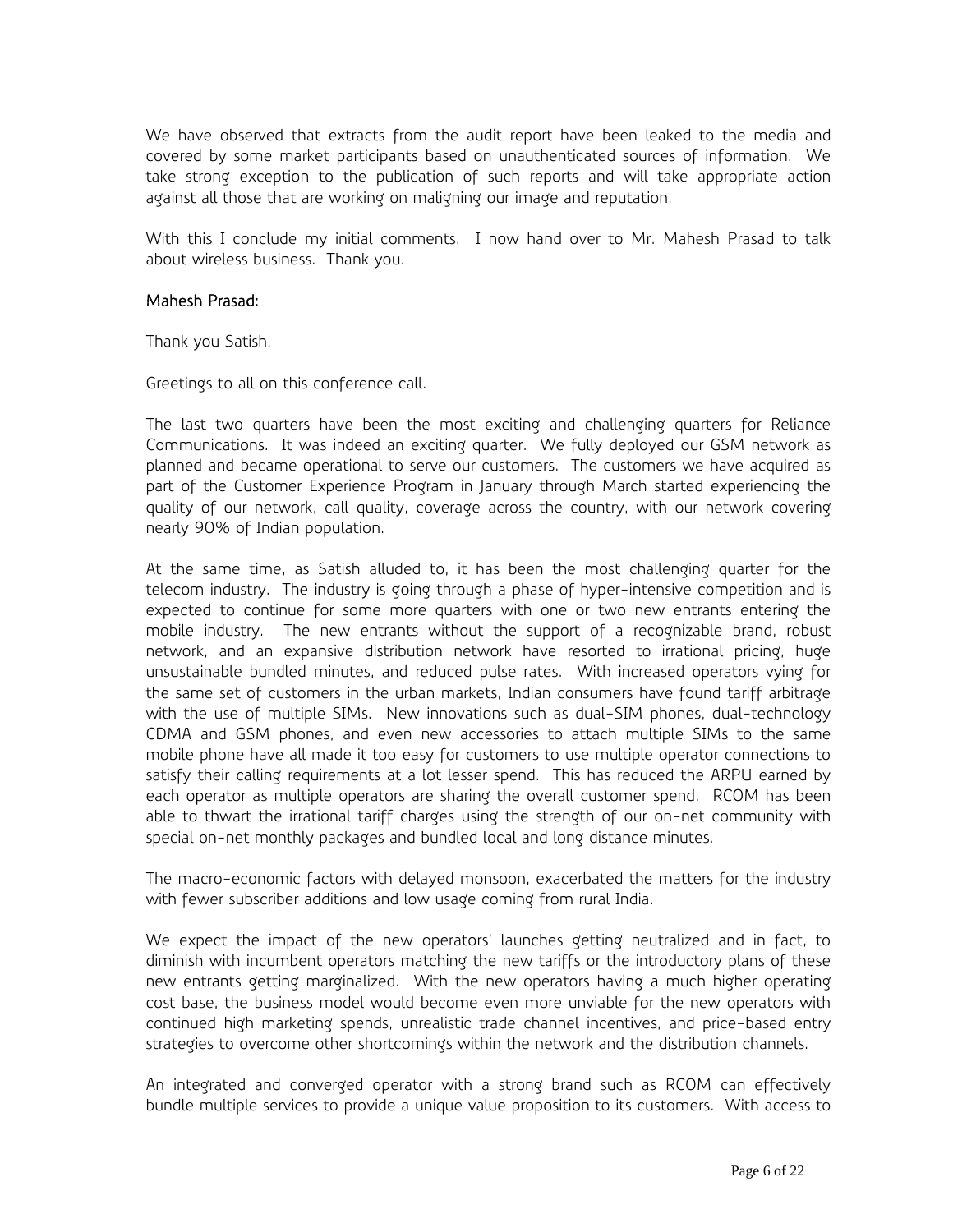the entire wireless network without the dependence on partner networks, and the ability to leverage its wireless and wireline, pan India and pan-global networks, RCOM will have the strongest cost position in the long term.

In order to break the clutter and confusion of various tariff plans of incumbents and new entrants which are strewn with several conditions, various vouchers and complexity combined with customer's inability to differentiate between off-net verus on-net, local versus STD calls, RCOM launched 'Simply Reliance' initiative on October 5th. Simply Reliance plan offers a flat tariff of 50 paise per minute for all calls, be it local, STD, national roaming, and SMS across any network from any phone to any phone both for on-net and off-net calls, and that too with no fine print or conditions whatsoever. The initial response from customers and our trade partners alike has been very positive. The early trends on all the relevant KPIs are promising.

The Simply Reliance initiative of RCOM is aimed at targeting the vastly ignored customer base of GSM incumbents, essentially the postpaid customers. The objective is to churn this high usage and high ARPU customers with immense value and unparalleled network experience. This initiative should position RCOM well in the wake of the mobile number portability. Another vast base of high value prepaid GSM customers who are traditionally mobile within the country. These customers have saddled with monthly vouchers, popularly called rate cutters, in-roaming and out-roaming charges while traveling within the country.

With Simply Reliance platform, unmatched in the industry, we aim at becoming a preferred telecom operator for customers with multiple SIMs.

We have further synergized our newly launched GSM circles with other older circles under Reliance Telecom both in terms of the IT systems, e-recharge systems, distribution channels and marketing.

Concurrently, our focus on the CDMA technology platform has only gotten further enhanced in 2009. Reliance Netconnect Broadband plus as mentioned earlier, the high-speed wireless internet service launch in the year utilizes the unique capabilities of our CDMA platform. The customer uptake in the last two quarters for this new service remains robust in 35 cities where the service is now available. We have expanded the coverage in these cities and upgrading the 1x data network in many more cities to provide the broadband speed. We remain bullish on the prospects of CDMA being leveraged increasingly more for data and voice applications due to its unique capability.

We are a service brand already serving over 85 million customers. We believe that the greatest asset for any customer brand of our size is the trust of our customers. We are committed to providing the highest standards of customer service on our twin technology platforms for our mobility, fixed wireless phone customers, and data card customers. It is this focus on customer service combined with the pan India and high quality network which will increasingly become a differentiator in the ever evolving competitive Indian wireless market.

I would like to now invite my colleague, Mr. Inder Bajaj, to discuss our Reliance Infratel business. Inder, over to you.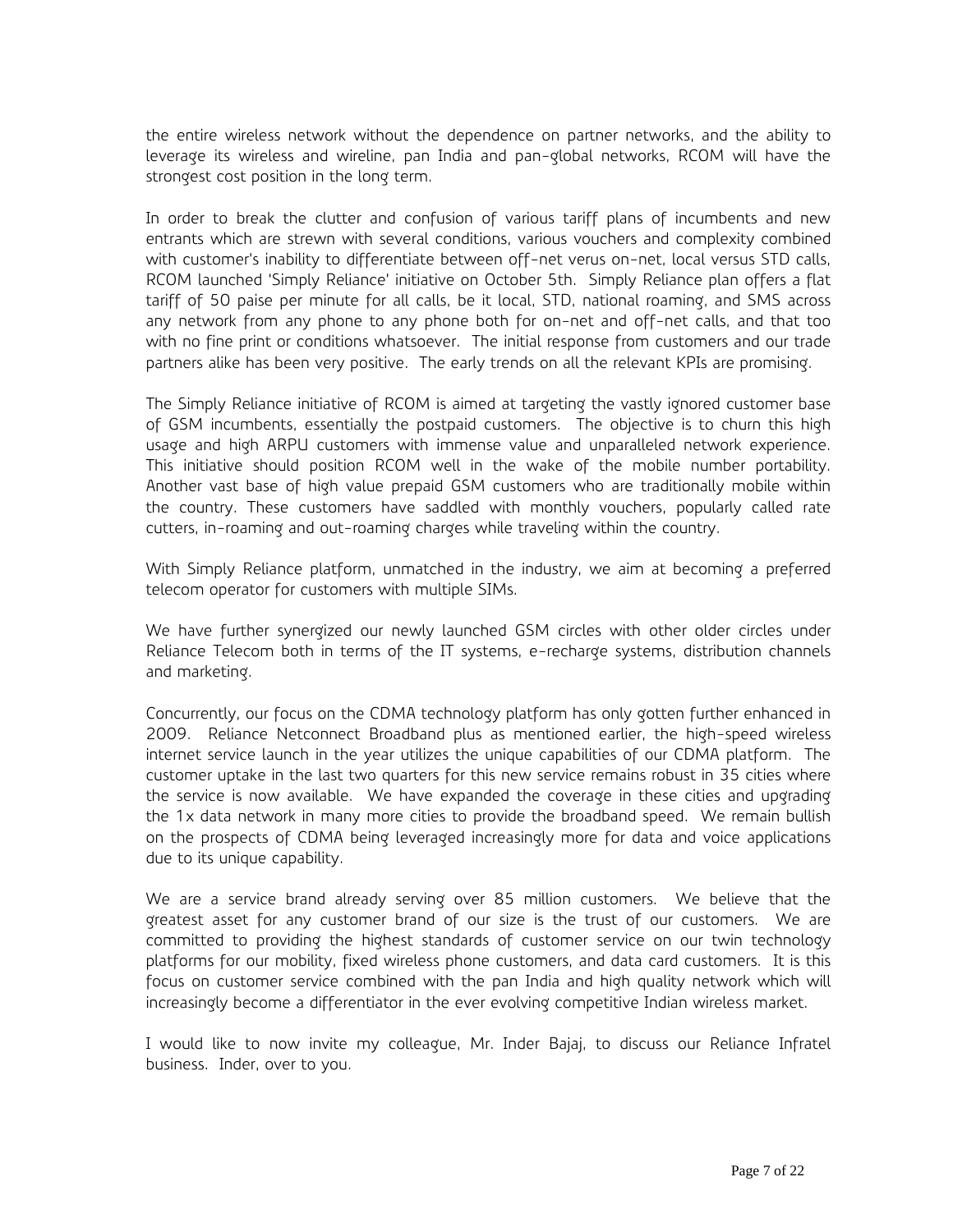# Inder Bajaj:

Thank you Mahesh.

A very good evening and greetings to all on this call. I would now update you on the telecom infrastructure business of our company, i.e. Reliance Infratel. Just an update in terms of the way we approach the market.

We approached the market in the infrastructure business with a unified and comprehensive approach covering the entire value chain of telecom infrastructure services. It includes the passive infrastructure, which is basically commissioning the radio-electronics on our towers, active infrastructure or radio-network sharing, providing connectivity to each of these sites with bandwidth and fiber options to connect the core network, our carriage options which includes both international long distance as well as domestic long distance, roaming solutions as well as internet bandwidth for data applications. This enables our partners to leverage a wide spread passive and transmission network for their rollout requirements as well as their future requirements which spans 2G, 3G, and now WiMax as well. In other words, the requirement runs across passive infrastructure, as well as the wide range of services and it is directly linked to the quality of towers as well.

The demand for the telecom infrastructure has been driven by the robust growth in the mobile industry in 2G and relatively high minute usage in India. Infrastructure sharing has in fact, become instrumental in accelerating the growth momentum in rural and new coverage areas by reducing the cost and timeframe of the network expansion.

The competitive intensity in the wireless industry has been growing and it is expected to double to 11 to 12 players per circle with the issue of over 120 licenses to new operators last year. These operators have now been allotted spectrum in a phased manner and some of them have also now received funding through joint venture tie-ups with larger global players.

Also expected is a 3G and WiMax technology rollout, an expansion of ISP operators apart from the demand from existing and new operators in the 2G space which will drive the demand to over 700,000 infrastructure slots in the next couple of years on the current level of 320,000 slots along with demands for other telecom infrastructure services I spoke about.

Reliance Infratel as an integrated service provider with industry leading capabilities across the entire value chain and a nationwide portfolio of 50,000 towers and even more importantly over 200,000 slots is poised to capture this opportunity. Our current tower capacity utilization is in the range of 40% and this provides significant potential to add third party tenants to our existing infrastructure. As Mr. Seth mentioned in his opening remarks, we have signed a longterm strategic telecom infrastructure share agreement with Etisalat DB. It is an end-to-end agreement which includes not only the towers but transmission to these sites as well. It is valued at over Rs. 10,000 crores over a period of ten years.

We also provide our partner other B2B services like bulk bandwidth and fiber options and carriage for both domestic long distance and international long distance. The contract provides for options to extend beyond the initial ten year period to a larger number of sites based on the coverage and capacity requirements of our customer. The agreement represents Etisalat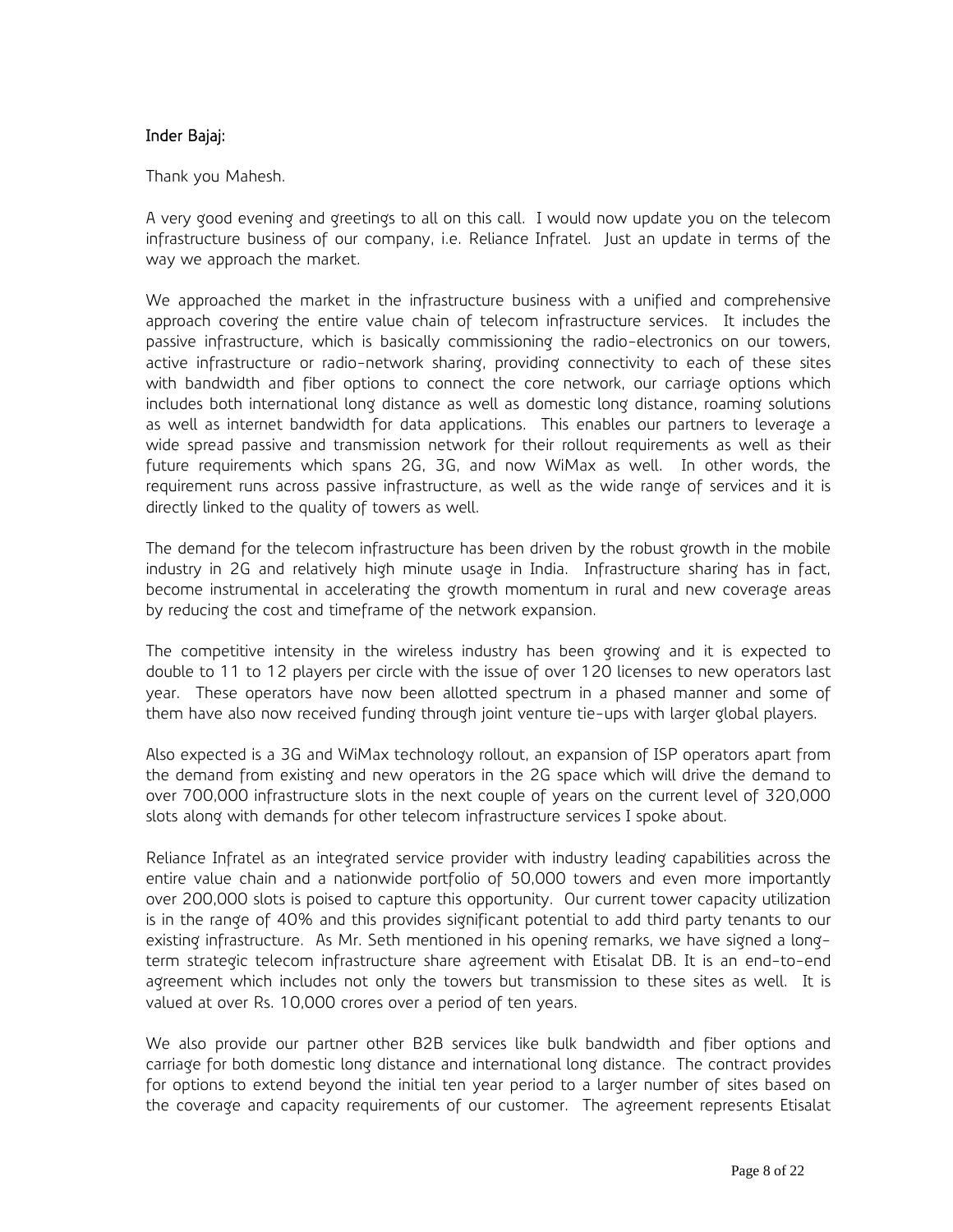DB an asset-light model. It is advantage to both the partners for cost optimization and of course our company it presents a major opportunity to improve our capital productivity. In addition, we also expect to sign with other key operators as well. These agreements demonstrate our Group's as well as Reliance Infratel's capability to enable the operators to go to market with a bouquet of telecom infrastructure services with time to market and cost advantages.

Following the recent transfer of optic fiber assets, Reliance Infratel now has over 190,000 kms of national optic fiber network that integrates seamlessly with our portfolio of towers allowing us to provide the most economical, high quality connectivity to our customers as compared to microwave link provided by the competition.

We have signed contracts with Etisalat DB, Aircel, Shyam System (MTS), S-Tel (Bahrain Telecom), TTSL, TTML, and we will shortly announce with other three to four key new operators and are well positioned to capture the tenancy market for new operators in urban markets as well as existing players as they expand into rural markets.

With a relatively young portfolio of telecom tower assets which positions us favorably to capture the incremental demand from the new GSM operators in the country.

We will commence delivering to our customers in the current quarter and revenues will progressively go up from the next quarter.

Thank you very much. I will now invite Punit Garg for an update on the Globalcom business.

#### Mr. Punit Garg:

Thank you Mr. Bajaj. Greetings from the Global business to all our friends in different geographies.

Global business revenue grew by 20% on quarter-on-quarter basis, EBITDA has grown by 16% and EBIT by 30% on quarter-on-quarter basis. The main drivers for revenue growth are enterprise data business and national long distance business.

Last quarter, I reported signing of contracts with Etisalat DB for national long distance bandwidth. I am pleased to report that we have continued the momentum and have signed additional contracts worth Rs. 250 crores for bandwidth including Rs. 180 crores for bandwidth with S-Tel as well. We are in advanced stages of discussion to close more contracts by end of this fiscal.

In our national long distance carriage business, our traffic has grown 43% year-on-year and 8% on quarter-on-quarter basis.

Moving to our data business which comprises sales to carriers in wholesale segment and to corporates in the enterprise segment, we signed contracts with total contract value of over Rs. 575 crores. In the wholesale segment, we signed contracts over Rs. 175 crores with our existing customer base as repeat business. We continue to win repeat business for customers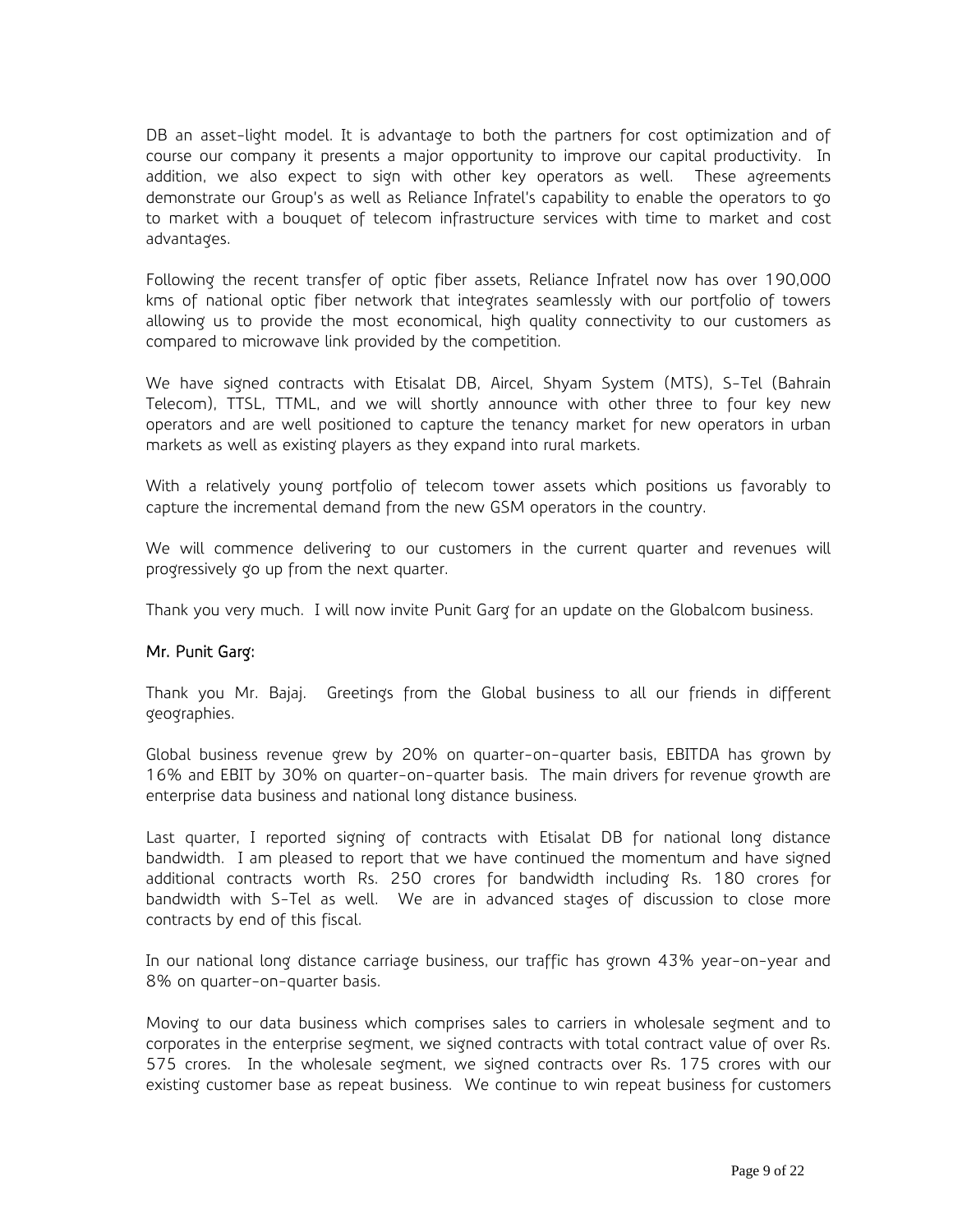in the Middle East and Asia who rely on our global network for bulk of their international bandwidth requirements.

In the enterprise segment, we signed contracts of nearly Rs. 400 crores. We are successfully competing with the US and European majors in their home turf and winning the contracts. I must add that there is a continuous pressure on margins to win new business in enterprise business in US and Europe. Last quarter, we won a significant contract worth over Rs. 250 crores to provide managed network and managed security services to the world's largest testing and Certification Company with over 1,000 sites globally. This speaks volumes about our capabilities and credentials in the global enterprise business.

To build on this industry recognition, we are kicking off a major brand building and advertising campaign focused on CIOs in US and Europe. We believe this campaign will further strengthen our market position as a global, agile, consultative and reliable service provider.

In our Voice business segment, our focus is to protect our margin. Our competitors are focused on price by lowering tariffs for US to India call. In Reliance Global Call, we continue to charge a premium as the market leader, and unmatched service quality. We are now engaging more closely with our customers in US, Canada, UK, Australia, New Zealand, Singapore, Malaysia, and promoting our brand in local communities and events. This has been well received and will form a strong base for launch of our new services like VOIP through Reliance iCall and audio conferencing through Reliance Mind Bridge.

Last but not least, our Next Generation cable, named HAWK in Mediterranean between Middle East and Europe remains on track for completion in current fiscal year.

I would like to close with that we have a strong demand in all our business segments; however, margins are under pressure in the enterprise segment. Based on our unmatched capability to deliver innovative enterprise and retail solutions at low cost, we will deliver sustained value to our customers and keep up our profitable growth momentum.

Thank you. With this, I hand over to Mr. Varghese.

#### George Varghese:

Thanks Punit.

Good evening friends.

Over the last two quarters, we are seeing increasing signs of recovery and this sentiment is echoed by a lot of corporates, but on the field companies are still treading very cautiously. Most of the expansion plans are still on hold, or are on a slow track and we are still facing pressure on the pricing front.

In spite of such an environment, we were able to increase our revenues by 28% and our EBITDA by 9% over the corresponding quarter last year. This is a reflection of the robustness of our business model and our ability to deliver best in class service to our customers.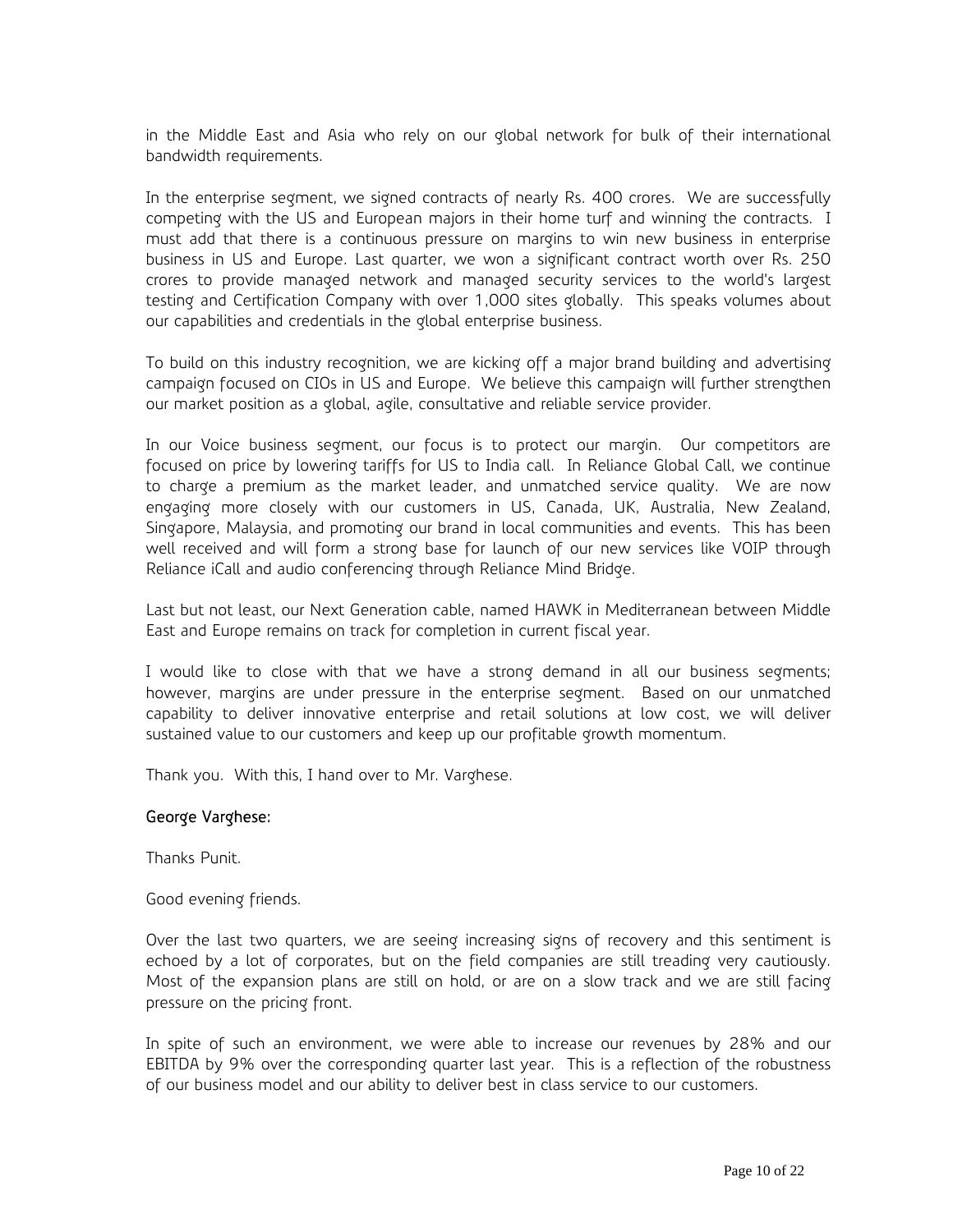We are extremely pleased to inform you that this quarter we have crossed the 1 million connected buildings mark. We added approximately 39,000 new buildings in the last quarter. We are extremely bullish on the future prospects and will continue to spend heavily in connecting more and more buildings to our network.

Let me brief you in the progress of two strategic initiatives which I spoke about in the last call, one was the vertical strategy and the other was the one-office strategy. The vertical strategy is paying dividends, especially the focus on the government vertical. We are extremely encouraged with the outcome of this approach and we have already closed four big orders in the last quarter. We are poised to increase acquisition from this segment in the coming quarters. One-office, this is a specialized voice product that we have developed to help enterprises to manage and reduce their voice spends. This product allows the customers to centrally manage voice spent of multiple offices. The single view of the bill and the capability to pool calls from different locations is being appreciated well by the market. One-office product is continuing to pay dividends and will continue over the next quarters.

In the last few quarters, SMB market segment has evolved as a new focus area for us. In the changed environment, the number of big opportunities in the enterprise segment reduced and average value of deals also went down. To counter this, we are working on expanding our customer base in the SMB segment. This segment is going to be one of the growth engines for our business in the future. We are creating new offerings specifically for the segment and we are realigning our sales channels to increase our reach in the segment.

We remain committed to give the best in class customer service to our customers and continued to focus on enhancing customer experience. On an average, our premium customers have rated us 8.14 on a 10 point scale. Our existing customers contributed to more than one-third of our fresh acquisitions.

If there is one single or the most important reason for our continuous good performance, in spite of the slowdown in enterprise market, it is our customer service. In the last few quarters, even the biggest of the customers were willing to migrate to new service providers to save cost. It is in times like these that customer loyalty matters the most. Our account management and customer service helped us in protecting our base and to churn customers away from competition.

We continue to maintain market leadership in the IDC segment and with the new capacities now available in Chennai and Hyderabad, we will be able to dominate the southern market where our presence was early limited only to Bangalore.

We have recently launched Cloud Computing Services in India on the Microsoft platform. This will offer 'pay as you go' enterprise class IT infrastructure, and it will also help in reducing the IT management hassles for SMBs. We plan to expand the portfolio of our IDC-based services and products to be a one-stop shop for enterprise and SMB customers.

To summarize, despite the tough market conditions, we have been able to show a continuous growth in terms of revenue and EBITDA. We are equally confident of showing profitable growth in the future.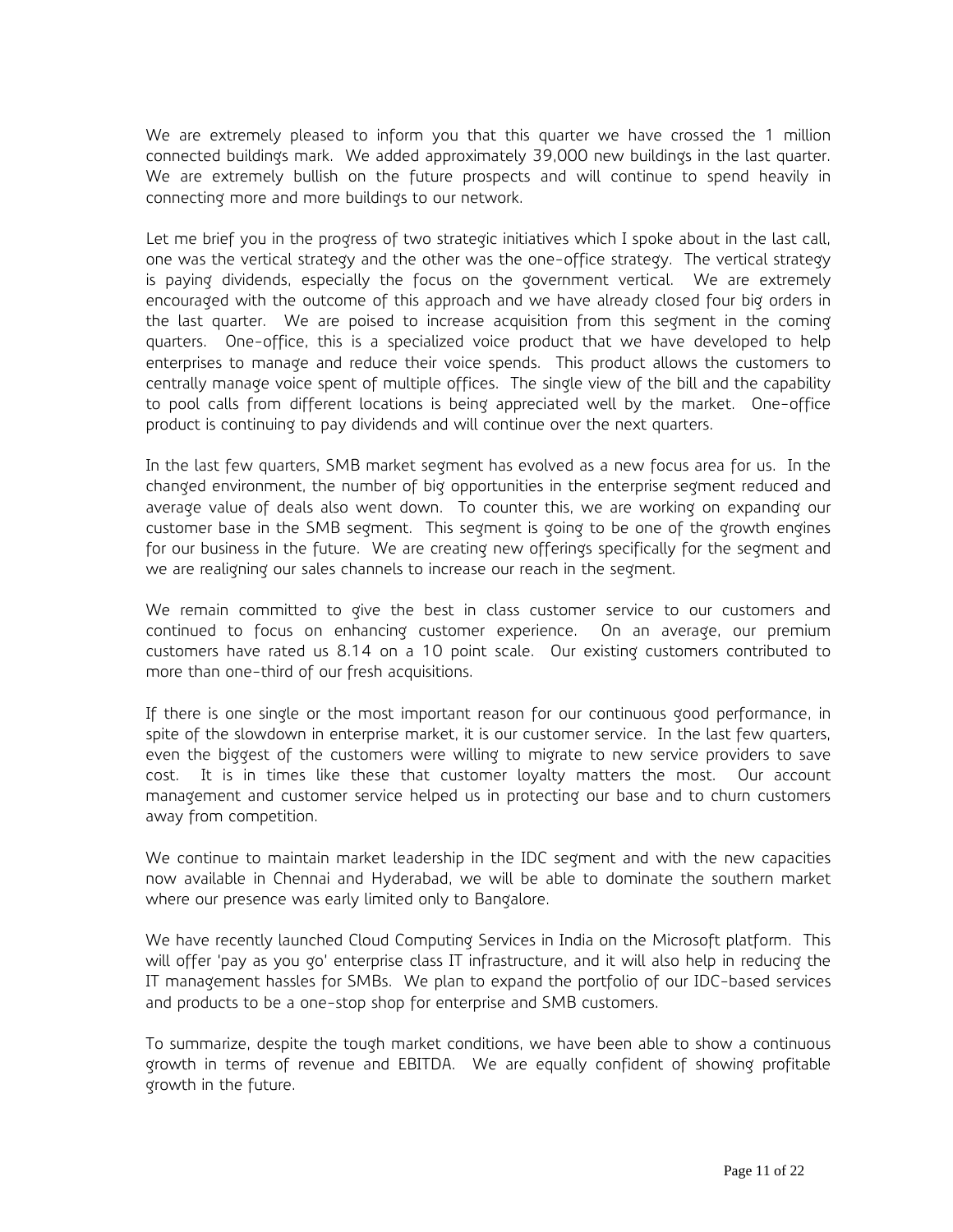I will now hand over to Sanjay Behl to give you an update on the Home business.

# Sanjay Behl:

Thank you George.

On the Home business front, ladies and gentlemen, I am happy to inform you that Reliance Big TV has accelerated momentum on new subscriber additions with our share of segment moving up from 12% at the start of this financial year to 15% in Q2. We now have 1.95 million subscribers as reported on September 30th.

Despite increased competitive intensity and stiff price war in the category, we have refrained from playing the 'pure price' game and instead focused on building business capabilities and launching quality initiatives aimed at acquiring high ARPU customers in the top 50 cities across the country.

We have further enhanced our channel bouquet by adding 21 new channels with a clear focus on widening the choice of regional content. We have also introduced festive season offerings with new entry offers of far more simplified and price-laddered monthly subscription packs and launched interactive applications like iStock in partnership with Reliance Money. In addition, we have executed a series of measures to simplify our customer interfacing processes like customer care, multiple recharge options like E-recharge, SMS-based recharge or credit card-based recharge whether through IVR or web site facilities.

We have now completed a year since launch and we continue to focus on leading the market growth by upgrading analogue cable user to experience the unmatched Reliance Big TV digital viewing quality.

In the coming quarter, we will continue to establish market leadership by enhancing our overall customer experience, choice and availability of new channels and other innovative customer relevant applications.

With that let me hand over it back to Arvind.

# Arvind Narang:

Thank you Sanjay.

We will now open the call for Q&A. We request all of you to focus on key strategic and business issues. We also request each participant not to ask more than two questions and provide an opportunity to all participants to interact with the management.

Please feel free to touch base if you need any further information or clarification on second quarter financial results.

Moderator, can we take the first question please?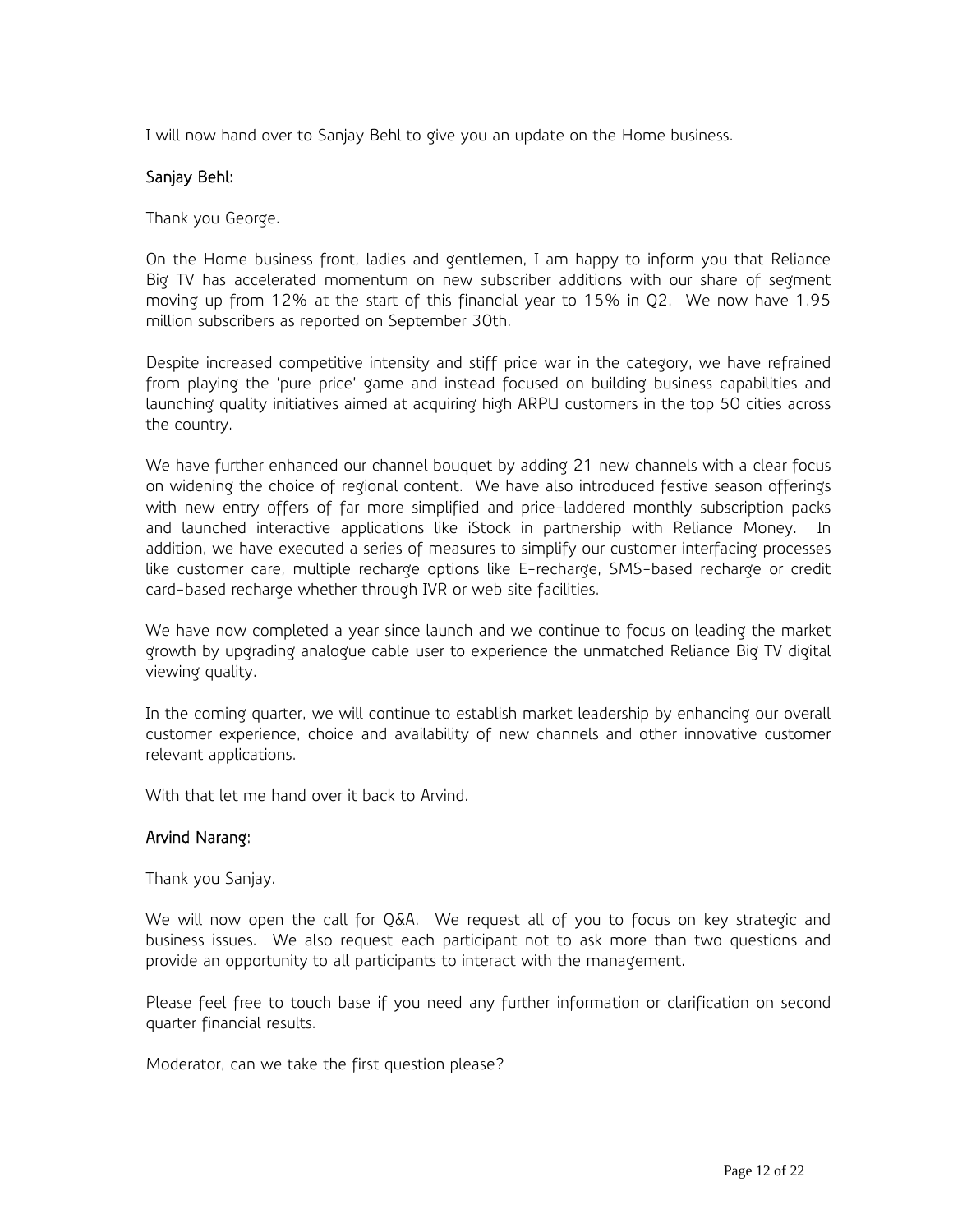# Operator:

Certainly sir. Our first question comes from Mr. Sanjay Chawla from Anand Rathi Securities. You may go ahead please.

# Sanjay Chawla:

Hi! Thank you for the call. My first question is, has there been any reclassification of revenues from one segment to another, for example, from wireless to any other segment in this quarter? And secondly, do you see wireless EBITDA margins going up from second quarter as you mentioned that the marginal cost is very low now, so do you see wireless margins actually going up quarter on quarter in the third quarter?

# Satish Seth:

There has been no reclassification of the revenues.

As regards the margins on the wireless business, we have already given the comments that the outlook is positive.

# Sanjay Chawla:

So, does it mean that you expect them to actually move up in the third quarter?

# Arvind Narang:

We don't provide the EBITDA margin guidance, Sanjay but, having said that in the opening remarks in the speech, we have created a huge amount of low cost capacities, which is already having fully loaded cost on our network. On incremental minutes consumed, we see higher per minute profitability.

# Sanjay Chawla:

Thanks Arvind. If I can just squeeze in one very quick question, when do you expect external tenant revenues to start flowing in your tower business, from which particular quarter?

# Inder Bajaj:

As I mentioned Sanjay, we have started delivering sites to our customers that we signed up with, and we will see progressively revenues going up from next quarter onwards.

# Sanjay Chawla:

Okay, thank you.

#### Operator:

Thank you sir.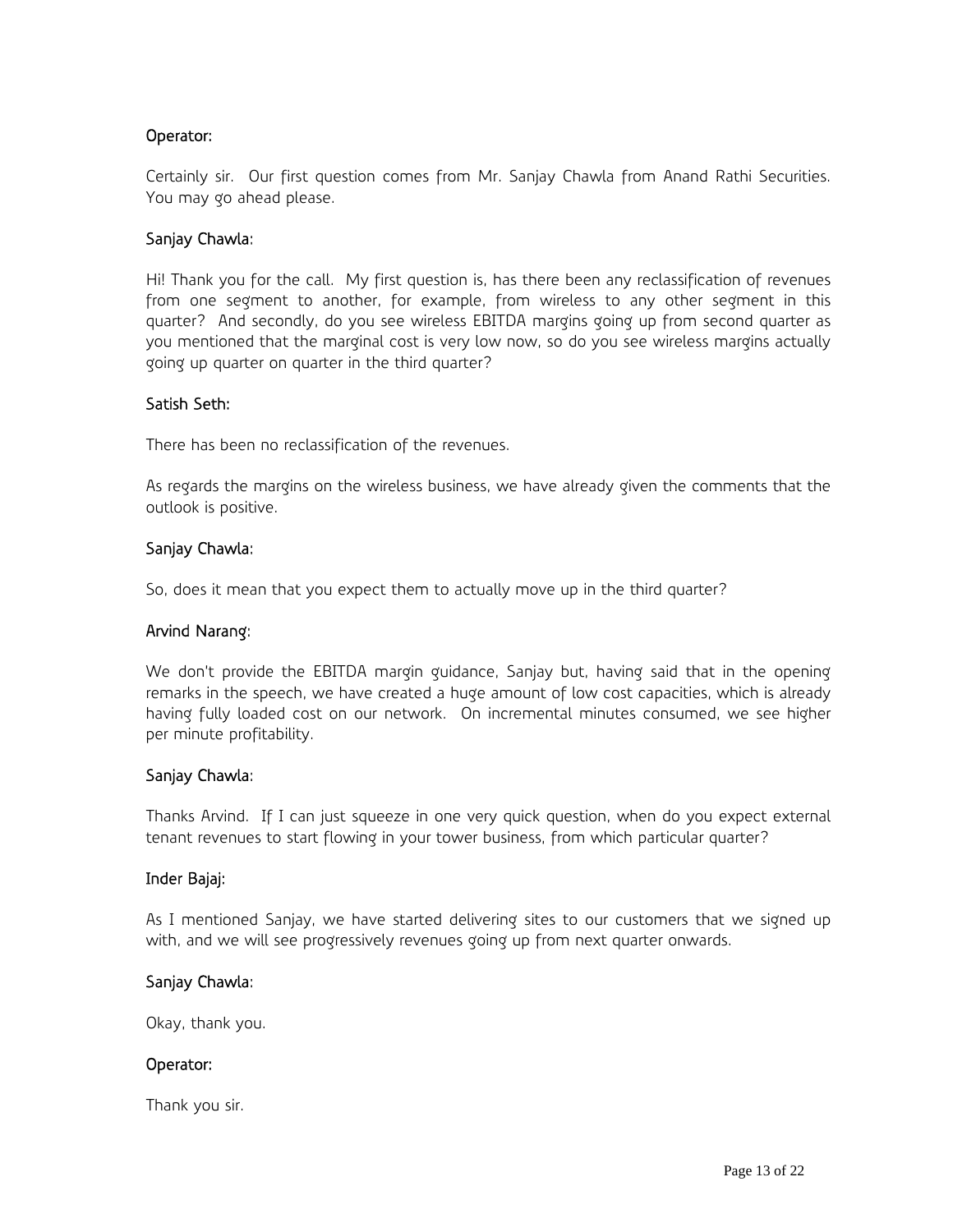Next in line, we have a question from Mr. Rajiv Sharma from HSBC. You may go ahead please.

# Rajiv Sharma:

Thanks for the opportunity. My question is on the tax rate, the tax is positive this quarter, can I understand the reasons for this? Second is on the CWIP (capital work in progress), which remains unchanged, whereas your comment on wireless business was that network utilization cost increased because GSM got fully stabilized despite it being 9 months old which also I find a little difficult to understand. So, what is keeping the CWIP high and why is that wireless margins got impacted by network cost this quarter when your GSM was running for the last 6 months?

# Satish Seth:

With regard to the tax, we have benefit under incentive provisions and deductions available under section 115JB, that is relating to MAT. The company is not required to make any provisions for tax purposes; however, at the end of the year we will review the position and look at that.

# Arvind Narang:

Rajiv, on your question on network cost on the GSM, network cost on a quarter on quarter has increased by Rs. 206 crores and there are mainly four reasons for that. One is that the sites which have been under test certification but radiating the signal, are now part of our network cost element and now the network is fully loaded from that perspective. The second is, there has been an increase in the fuel cost, approximately by 6.5%, which has again impacted the network cost as part of the wireless business. Third, there has been a drastic power cut due to drought across the country leading to additional fuel cost, more usage of DG sets largely. And fourth, there has been some expense on the maintenance of our FLAG network, which has also contributed to some extent for this increase of Rs. 206 crores of network cost.

# Rajiv Sharma:

Capital work in progress?

# Arvind Narang:

We see that reducing over a period of time. It is a unison of multiple projects; one, our transport network increasing and which is ongoing activity which will continue to expand. We currently have over 190,000 route kilometers of fiber, which we are currently expanding deeper in the interiors of the country. We are also on a stage of expansion of the FLAG network, which we have announced earlier, specifically the NGN side which is still in the project phase, which we hope to complete by end of this fiscal year. Largely these projects over a period of time will reduce the CWIP.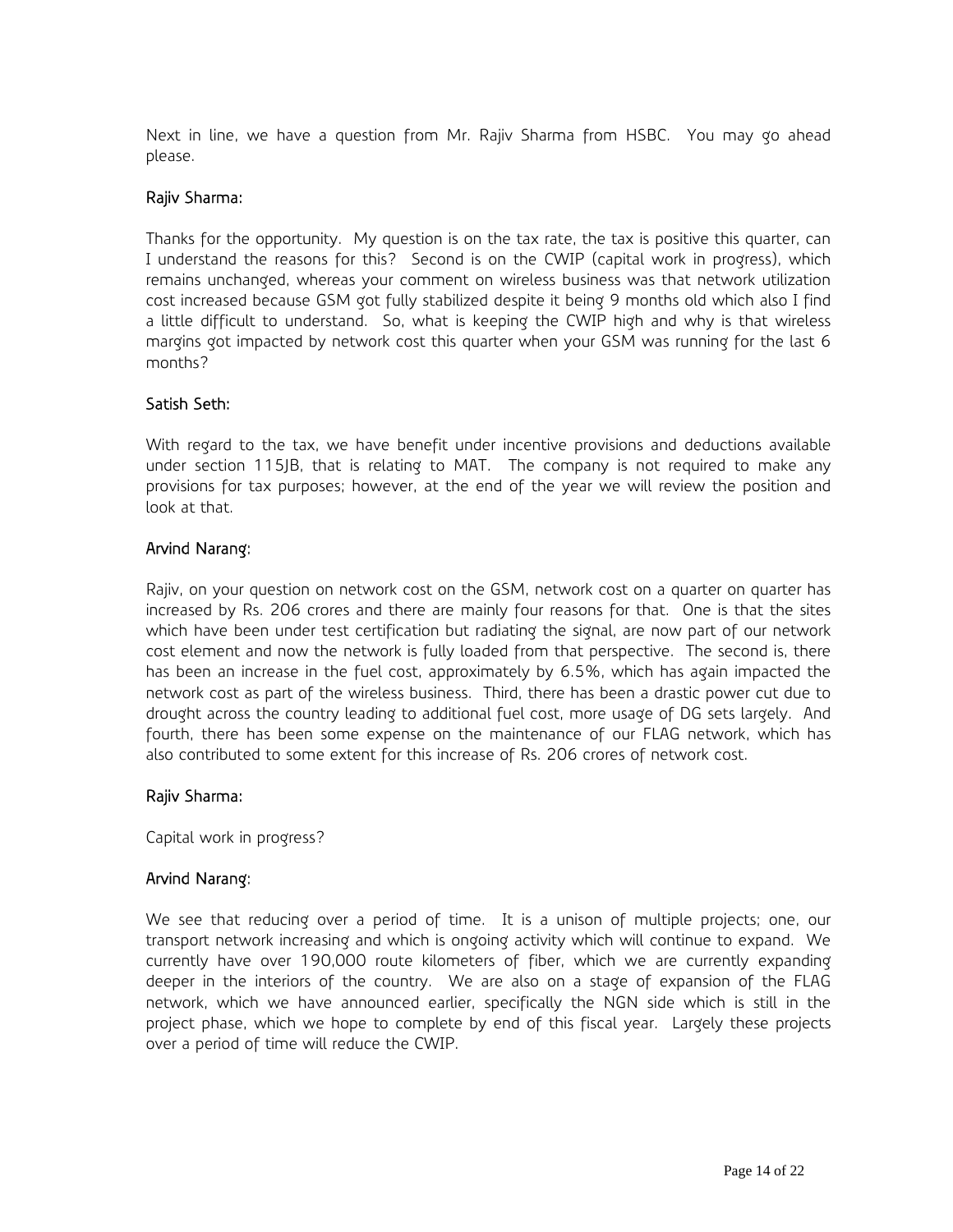# Rajiv Sharma:

Just squeezing in a very small question on the finance charges which are negative this quarter; one is the MTM loss to the explanation to this, and then the rest would be cost of your debt, apart from this, is there any finance income or any item which is included in this finance charges head?

# Arvind Narang:

No Rajiv, there is no other financial income except the interest income which is there on the cash and cash balance, which is around Rs. 4,000 crores. Of course there is an interest expense, and we have already specifically mentioned and the forex and derivative loss to the tune of Rs. 283 crores. So, it is a net impact of these numbers.

# Rajiv Sharma:

Thank you very much.

#### Operator:

Thank you sir.

Next in line, we have a question from Mr. Anirudh Gangahar from JM Financial. You may go ahead please.

# Anirudh Gangahar:

Thank you for the opportunity.

Two questions; one, could you let us know the revised capex guidance for the current financial year please, first half capex has been very low. And second, the interconnect license and access fee as a percentage of revenue for wireless has gone up drastically, could you please let us know what has caused that to happen this quarter? Thank you.

# Arvind Narang:

Anirudh, the capex guidance is Rs. 10,000 crores for the fiscal year which stands today. In the first two quarters, we have spent around Rs. 2,000 crores till date. We have been guiding on the capex intensity for last few quarters that it is significantly coming down and we largely would be able to manage our capex requirement through our internal cash accruals. Having said that, we are now in a situation where 3G is around the corner, may be within this fiscal year, we hopefully may be able to manage 3G auction costs within this capex guidance which we have provided earlier.

# Anirudh Gangahar:

Sir, could I just check with you, you would have had some assumption of 3G between this Rs. 10,000 crore capex, would you be able to share that with us?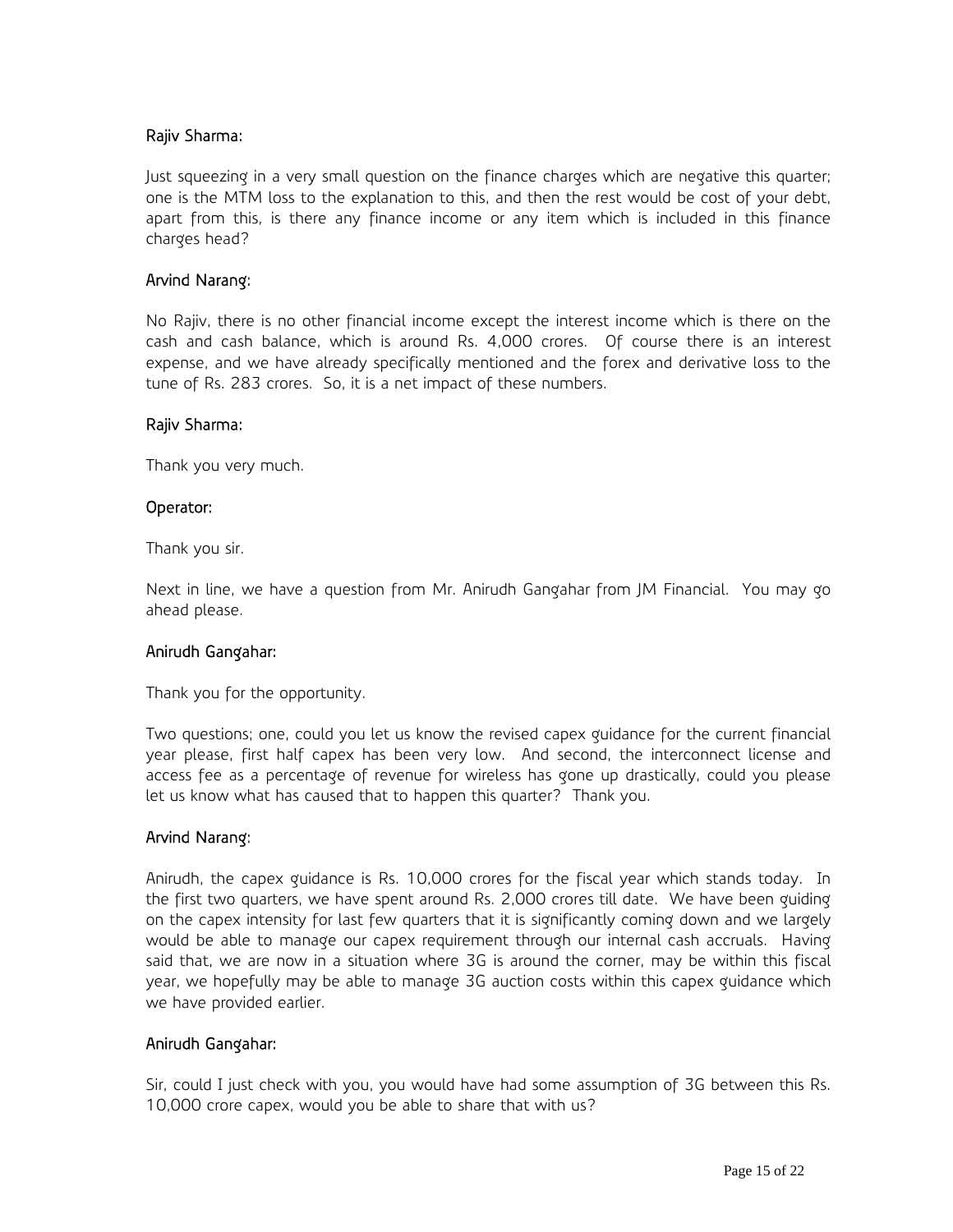# Arvind Narang:

No, we cannot share any specific 3G capex. We have said that we have built 3G ready infrastructure for the nationwide GSM network, so for us the incremental 3G capex would be relatively lower than all other players in the industry.

# Anirudh Gangahar:

Right sir. Sir, the second question was on the license and access charges for the mobile division.

# Mahesh Prasad:

Anirudh, as I mentioned earlier, we had bundled quite a few minutes of off-net local as well as STD, that has gone into.

# Anirudh Gangahar:

Okay, thank you.

# Operator:

Thank you sir.

Our next question comes from Mr. Vikash Mantri from ICICI Securities. You may go ahead please.

# Vikash Mantri:

Good afternoon sir. I just wanted that can you give us some color on the adoption of the Simply Reliance plan and how many subscribers do you think we will be able to get in the next 2-3 months?

# Mahesh Prasad:

Simply Reliance plan as I mentioned was launched in the first week of October, quite preliminary in terms of the assessment of the plan itself and its impact on the KPIs; however, the early signs and the trends that we have seen across all KPIs have been encouraging, whether it is the MoU, whether it is the mix of the call patterns that we have seen, as well as more and more subscribers that we mentioned in terms of the multiple SIM users also taking on Simply Reliance, I think the signs are very positive. But it is too early to give any specifics on the plan impact.

# Vikash Mantri:

We expect our MoU and ARPMs to maintain at current levels with the new plan?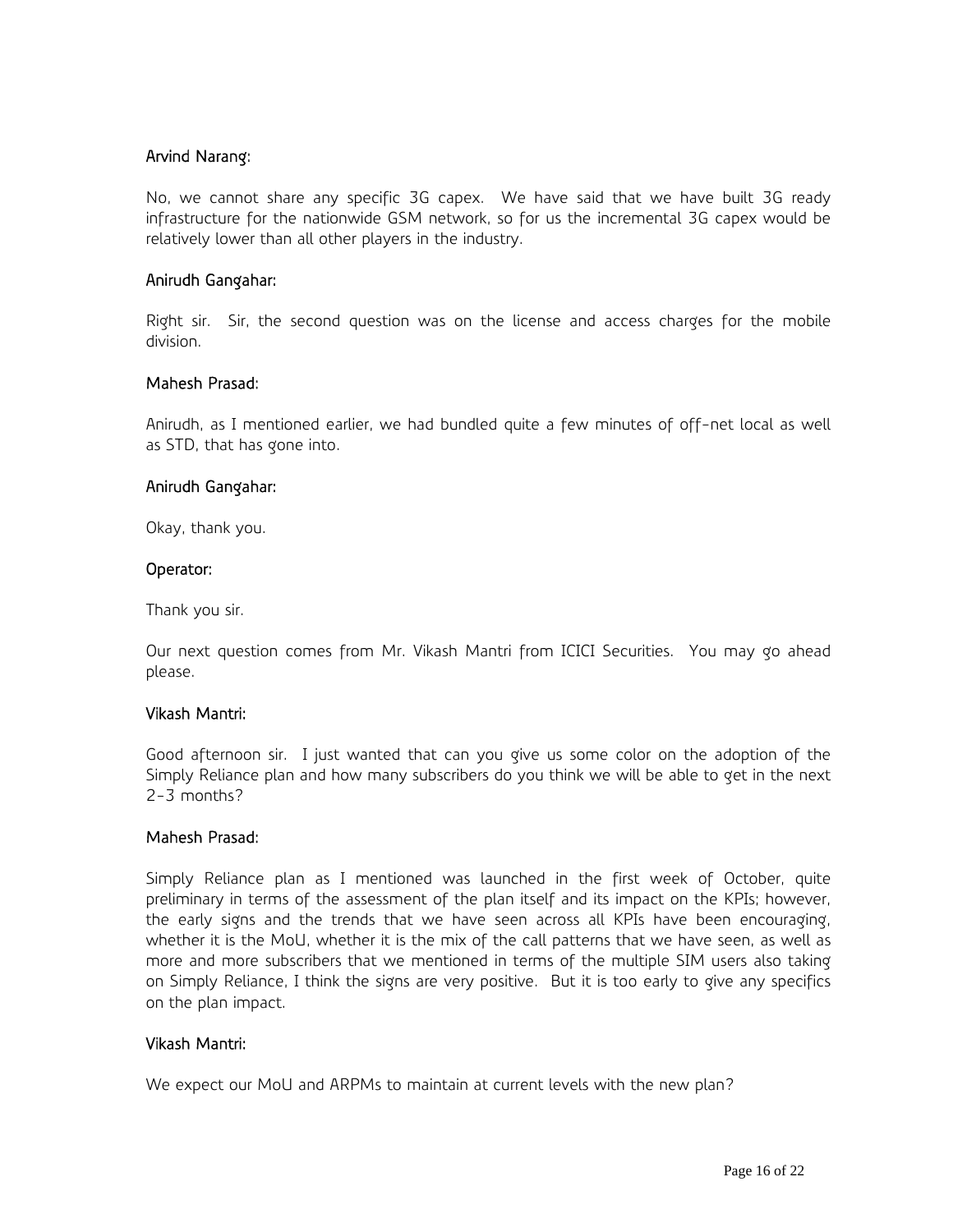# Mahesh Prasad:

We expect with the Simply Reliance plan, with the simplicity of that the MoUs should show some elasticity and grow. As far as other parameters, I think, again I would say that it is too early to comment on it.

# Vikash Mantri:

Okay, thank you sir.

# Operator:

Thank you sir.

Next in line, we have a question from Mr. Aditya Srinath from Quantum Asset Management. You may go ahead please.

# Aditya Srinath:

Sir, thanks for the opportunity. You had mentioned that you have reduced the depreciation expense by some Rs. 365 - 370 crores. Can you let us know what is the revaluation of the gross block as well?

# Arvind Narang:

This is mentioned in our note, that during the quarter, the company had carried out a technical assessment to determine the useful life of our telecommunications equipments. The useful life of such telecommunication equipments has now been reassessed as 18 years, which has helped us to reduce the depreciation. There is no revaluation.

# Aditya Srinath:

The second thing, I would just like to know the Simply Reliance plan has come in only starting from October 10th, so could you give any reasons why there has been such a drastic reduction in your RPM (revenue per minute)?

# Arvind Narang:

RPM is a derived number. We have mentioned the revenue impact by around Rs. 800 crores, which has resulted in the revised RPM of  $47 - 48$  paise. Last quarter has been very exciting as well as very challenging. On the subject of drop of revenues in the wireless business in this quarter, it is basically interplay of largely four factors: one is that there is a normal industry practice of packaging air time with handsets. Over a period of time the CDMA handsets ecosystem has significantly improved whereby the customer has larger choice to select handsets from the open market from over 100 handsets as compared to about 10 earlier. Further CDMA segment has now also adopted the sale of services through SIM. We have taken a conservative accounting approach and it does not form part of our wireless sales, which has really accounted for 40% of Rs. 800 crores revenue reduction The second is that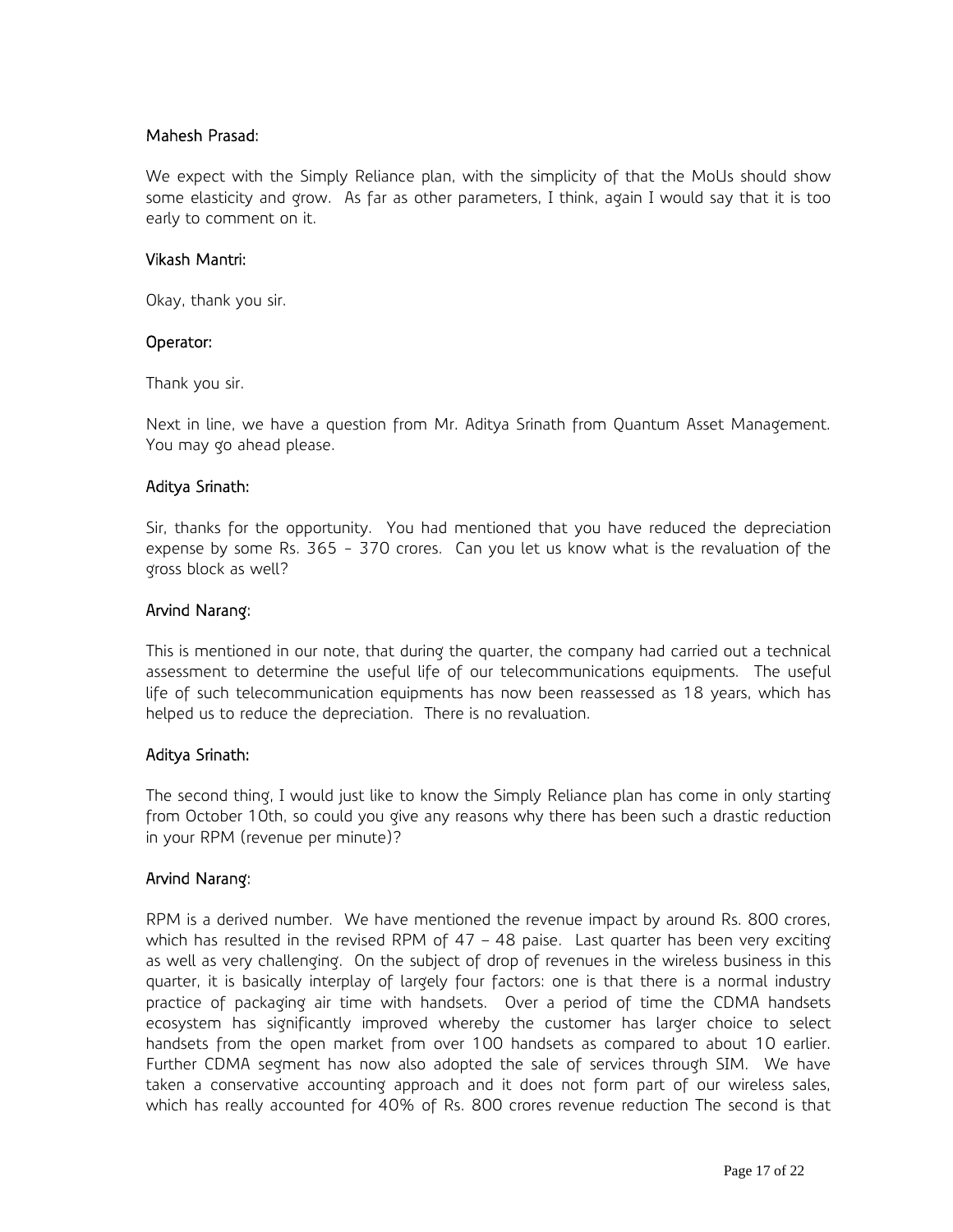over a period of time TRAI has introduced new guidelines which requires subscribers' explicit consent and reconfirmation for VAS usage. We have fully complied with this. This has impacted VAS revenues in the short term. We expect VAS revenues to revert to similar growth in the near future. The other key reason has been the overall competitive landscape which has seen new launches and aggressive rebalancing of tariffs. Considering this as you are aware we have launched the Simply Reliance plan where we foresee that it will improve our overall revenue market share, as well as we are uniquely positioned as an incumbent as well as the new operator. Fourth, on account of delayed monsoon and lower rural demand, there has been also some marginal impact on the USO supported R-DEL subsidy. Having said that, regarding 2Q revenue dip, actually our mobile voice revenues are on an upward trend and have actually grown 4% quarter on quarter.

# Aditya Srinath:

Right sir. Thank you very much and that is it from me. Thank you.

# Operator:

Thank you sir.

Next in line, we have a question from Mr. Sachin Gupta from Nomura. You may go ahead please.

#### Sachin Gupta:

Thanks very much. Just a couple of questions; firstly, just on the enterprise business, I think perhaps we talked about continuous pressure on margins to win new businesses. I just wanted if you can please perhaps quantify what sort of margin dilution are you expecting and when it is likely to begin?

My second question is on the depreciation once again, you talked about the asset life has been reviewed and your asset life is now 18 years or so. I am just wondering if you look at lot of the regional telecom companies or even the Indian telcos, the average life seems to be 12-13 years. I was just wondering why is Reliance's asset lives are much higher, I mean why would the network rating be so different? Thanks very much.

# Satish Seth:

On the depreciation, if you really see over a period of time there have been huge changes in the technical aspects of the equipment. The hardware remains the same and through the change and upgrades of the software you can carry out number of changes as required. And that is how the life of the equipment have been increased to 18 years.

# Mahesh Prasad:

Just to add to that, I think if you look at ours is a Greenfield network, many of the equipment that we have deployed for both our GSM network as well as CDMA network is state of the art next generation technology where lot of the work as Mr. Seth alluded to is done through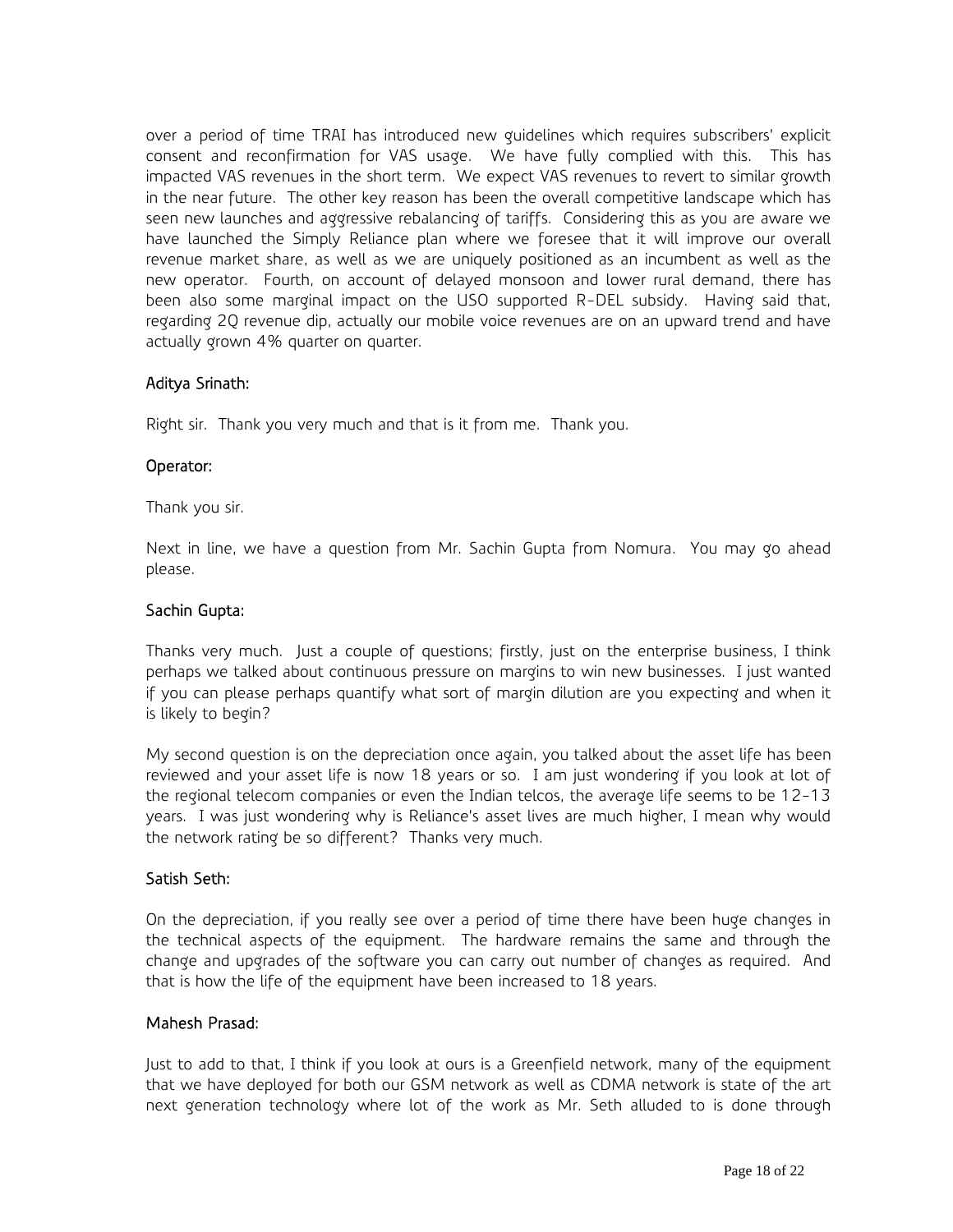software and just card upgrades, which really lengthens the life of the plant and equipment as compared to some of the legacy networks that you may find in other parts of the world.

# George Varghese:

Sachin, to answer your question on the Enterprise business, yes, we have been seeing a lot of pressure on yields but most of the contracts get renewed in the first two quarters of the year. Predominantly, most of the contracts are in the first quarter of the year, so the impact is felt in the second quarter. So, to the best of our knowledge and the way the market is going, I think we have seen the impact already, since almost 60% of the contracts got renewed in the first quarter. So, hopefully we have seen the worst and things should look better going forward.

# Sachin Gupta:

Thank you.

# Operator:

Thank you sir.

Next in line, we have a question from Mr. Saurabh Das from Sundaram BNP. You may go ahead please.

# Saurabh Das:

Thanks for the opportunity. I just had two questions. One is regarding our Simply Reliance plan and post that the reaction of the incumbents. So, as we had discussed previously that price differentiation do not continue for long in the industry. So, post the launch of the incumbents do you see your assumptions on network utilization to continue as it was or do you see that to have changed?

The second one is that as far as our total current liability, that has remained more or less flat for the last three quarters in-spite of a slowdown in our capex. So, I was wondering what percentage or if you can quantify the vendor repayment part of your current liabilities in the current quarter, and what it is likely to be at the end of the year? Thank you.

# Mahesh Prasad:

Saurabh, let me just take the Simply Reliance. As you mentioned, I think there has been reactions from the incumbents and there has been some change in many of the incumbents who are also acting as challengers in the new circles. I think if you look at most of the reaction has been haphazard, most of it has been half hearted approach in terms of the simplicity of our plan that we have offered, there has been various conditions that have been put in and there is still a vast distinction between the way off-net calls are being treated versus on-net. Many of the attributes that we have in terms of either the roaming or extending the Simply Reliance offer to post-paid has been untouched by the incumbents.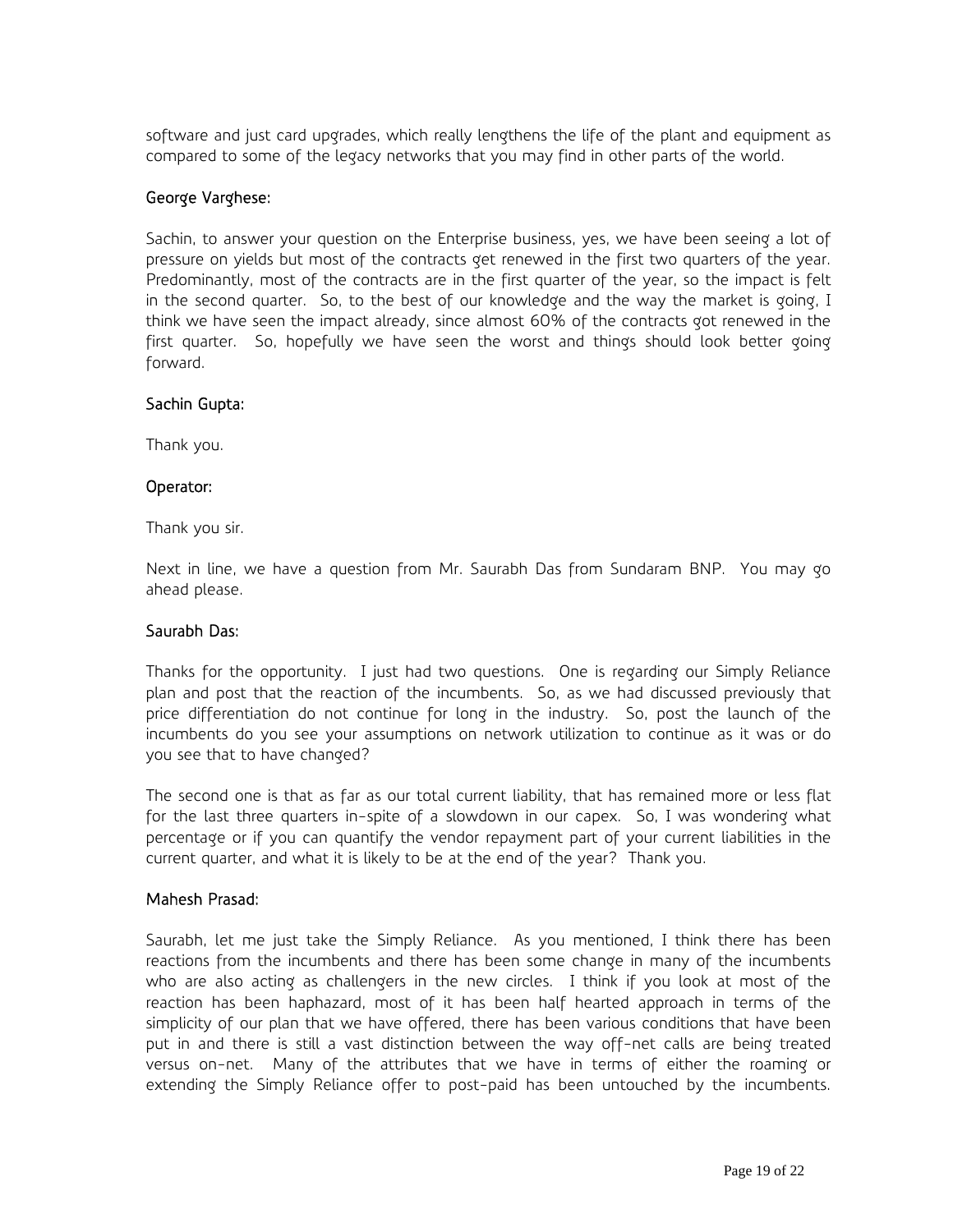Therefore I think we see that Simply Reliance will have a sustainable value from customer point of view due to its simplicity.

Lastly, I think most of the offers that you are seeing since October 5th from incumbents has been what I call promotional offers for a short period of time, it varies from 6 months to one year, whereas the customers of the Simply Reliance plan have the comfort of life time.

# Saurabh Das:

And my answer to the second question regarding current liabilities?

#### Arvind Narang:

The current liability number in the report is largely the same, and your specific question on the buyers credit and the break up, if you look at the annual report of March '09, it clearly mentions the buyers credit, which is Rs. 6,192 crore. In the annual report, it has been specifically mentioned that it is part of our gross debt. However, that number has now significantly come down and secondly it is reported in the current liabilities in the quarterly report.

#### Satish Seth:

Let me add one more thing, these creditors are bound by the respective terms and conditions of the orders placed by the company. They incorporate, among other conditions, the acceptance level as well as certain time period beyond the acceptance of the equipment, and therefore you see this kind of numbers.

# Saurabh Das:

Okay. Thanks a lot for answering my questions.

#### Operator:

Thank you sir.

Our next questions come from Mr. Ashish Shah from IDFC SSKI Securities. You may go ahead please.

#### Ashish Shah:

Good afternoon sir. Sir, if you could just help me explain little bit more on your explanation as to why wireless revenues have come down, especially related to the explanation on the packaged handset part and the SIM part. If you just help me understand that more?

# Satish Seth:

As Mr. Narang had said that there has been a tremendous improvement in the ecosystem of CDMA handsets going away from the proprietary side to the open side, the customers have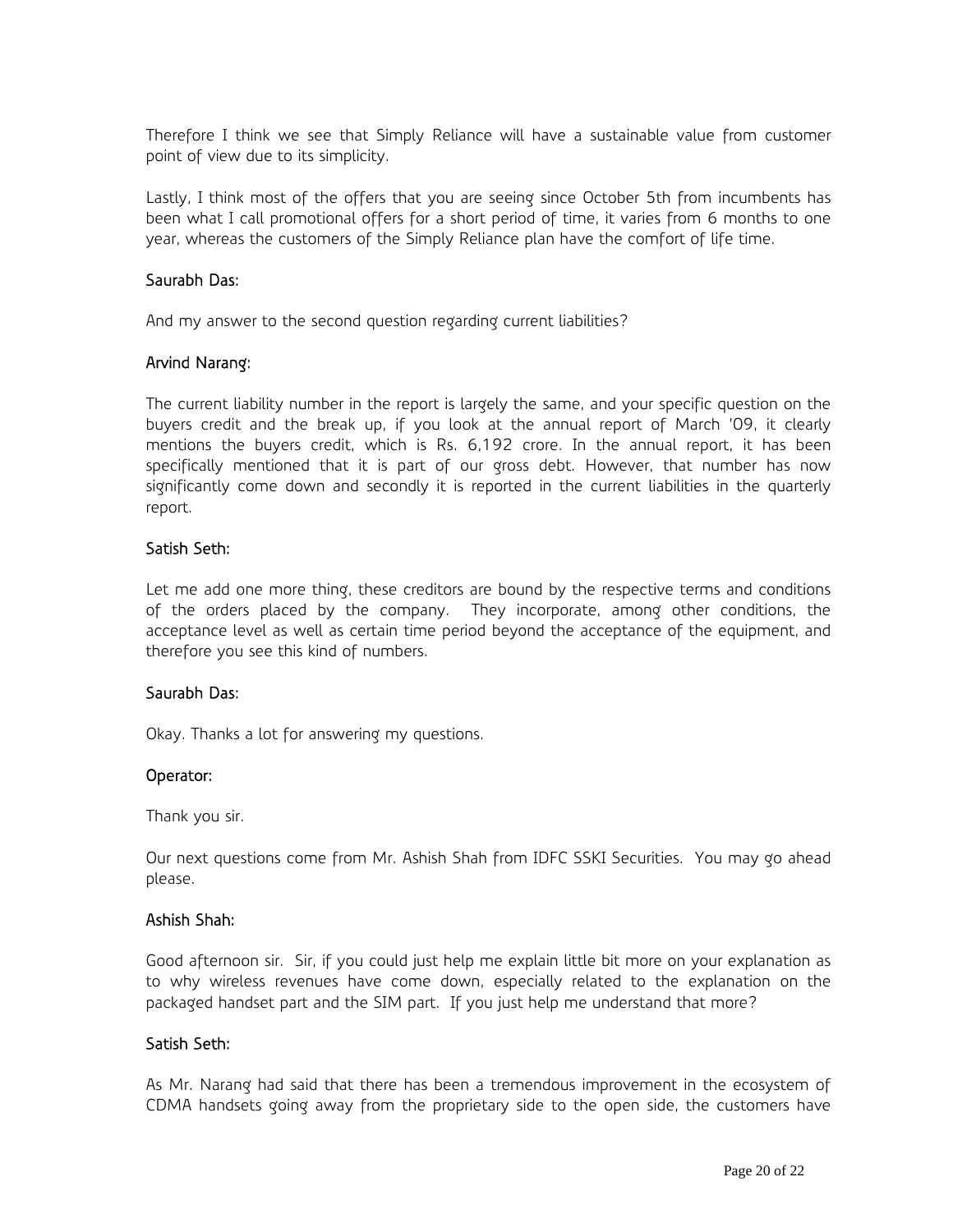opportunity to buy from the open market, and naturally the operator need not stretch itself to continue providing the proprietary handsets. This has changed the overall handset market scenario, instead of packaging of airtime and services by the operator, the manufacturer vendors themselves sell the handsets. This has resulted in the overall fall in the wireless revenue and by taking a conservative accounting approach, we have accordingly reduced this from the wireless segment.

# Ashish Shah:

Sure. What would have been our policy as regards to this; would we as a matter of policy have accounted this upfront?

# Satish Seth:

As we go along and we see that the CDMA handset ecosystem is going to improve only. If you have kept track, there was a conference sometime in August by Qualcomm, wherein the open market handsets have been announced, in which LG and Samsung have participated very vigorously, and that is how you see feature rich handsets with great form factor being introduced. You will also find in Q3 and Q4, lots of new handsets introduced in the market.

# Ashish Shah:

Sure. If I understood correctly, the voice revenues have actually grown 4% Q-o-Q.

# Arvind Narang:

Yeah, that is correct, the voice revenues have actually grown this quarter on a quarter on quarter basis. That is right.

# Ashish Shah:

Thanks a lot for answering my questions.

# Operator:

Thank you sir.

Next in line, we have a question from Mr. Sanjay Chawla from Anand Rathi Securities. You may go ahead sir.

# Sanjay Chawla:

Sir, just a follow up question on the issue of the CDMA handsets being sold now off the shelf; were you recognizing the CDMA handset revenues in your wireless segment, because the understanding was that they were being reported in the others segment sir, the entire subsidy amount?